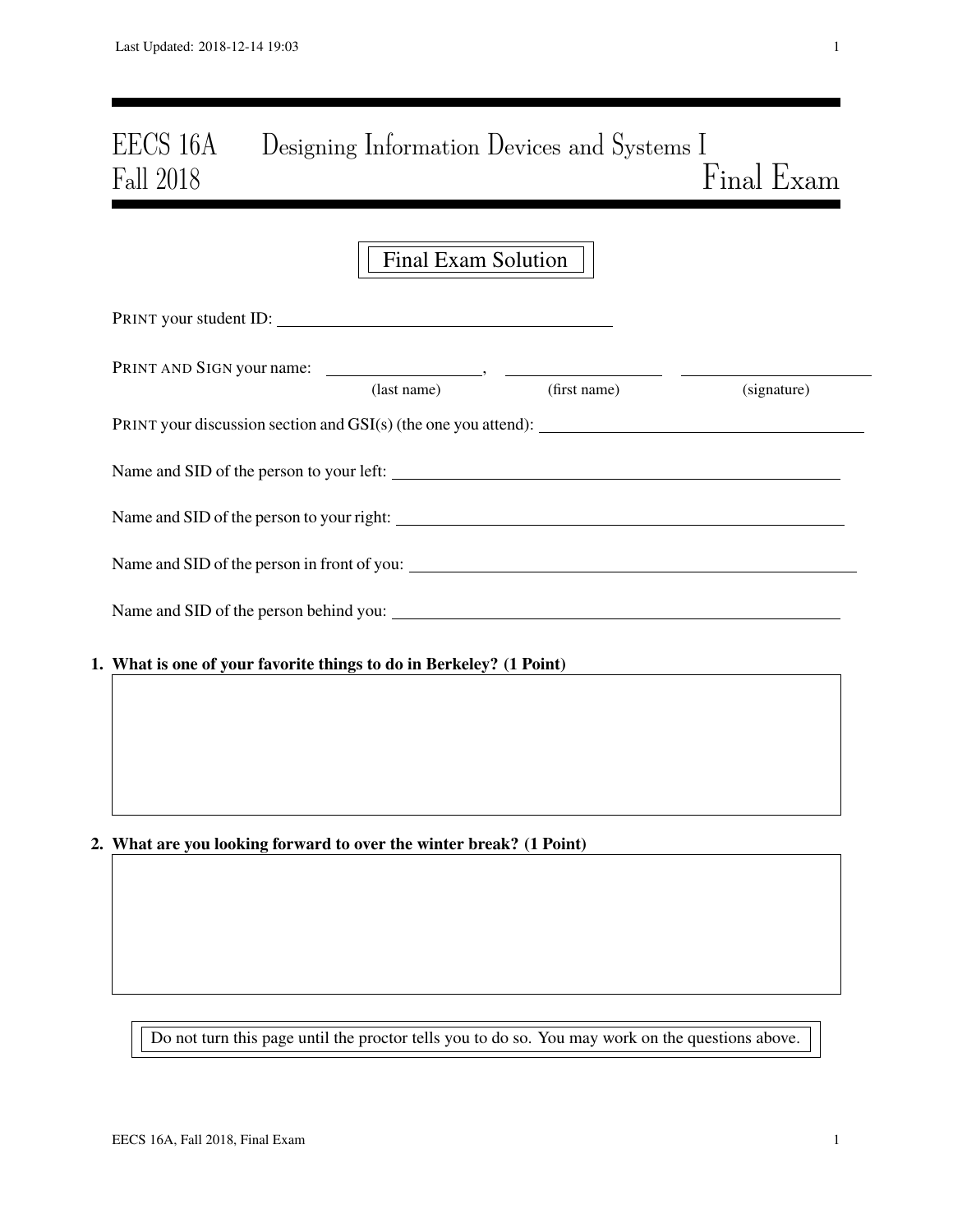#### 3. Death Star Destruction (10 points)

(a) (2 points) Oh no! Darth Vader has just completed the Death Star for Emperor Palpatine, and they're getting ready to destroy Alderaan. The Death Star destroys planets by shooting a beam of charged particles at its target – this evil beam can be modeled as a stream of electrons fired from the reflector dish of the Death Star. You have been taken prisoner and forced to help the Empire design and operate the space station.

Darth Vader uses 3 identical capacitors to charge up his planet-destroying beam, but he wants to maximize the equivalent capacitance. How can you arrange three identical capacitors, each with capacitance  $C$ , to maximize the equivalent capacitance? **Draw the circuit, and write down the equivalent** capacitance *Cnetwork* in terms of *C*.

Solution: With 3 identical capacitors, there are only 4 distinct network arrangements. Here, we will only analyze two configurations (all capacitors in series, and all in parallel) – the other 2 are left as an exercise for the reader.

All in series:



All in parallel:



Clearly,  $C_{parallel} = 3C > \frac{C}{3} = C_{series}$ . In fact,  $C_{parallel}$ , of the 4 possible configurations, will give the maximum capacitance, and so is our desired layout. (Note that the question does not ask you to justify your choice, so full credit is awarded for writing down the parallel configuration and correct capacitance.) The total capacitance is 3*C*.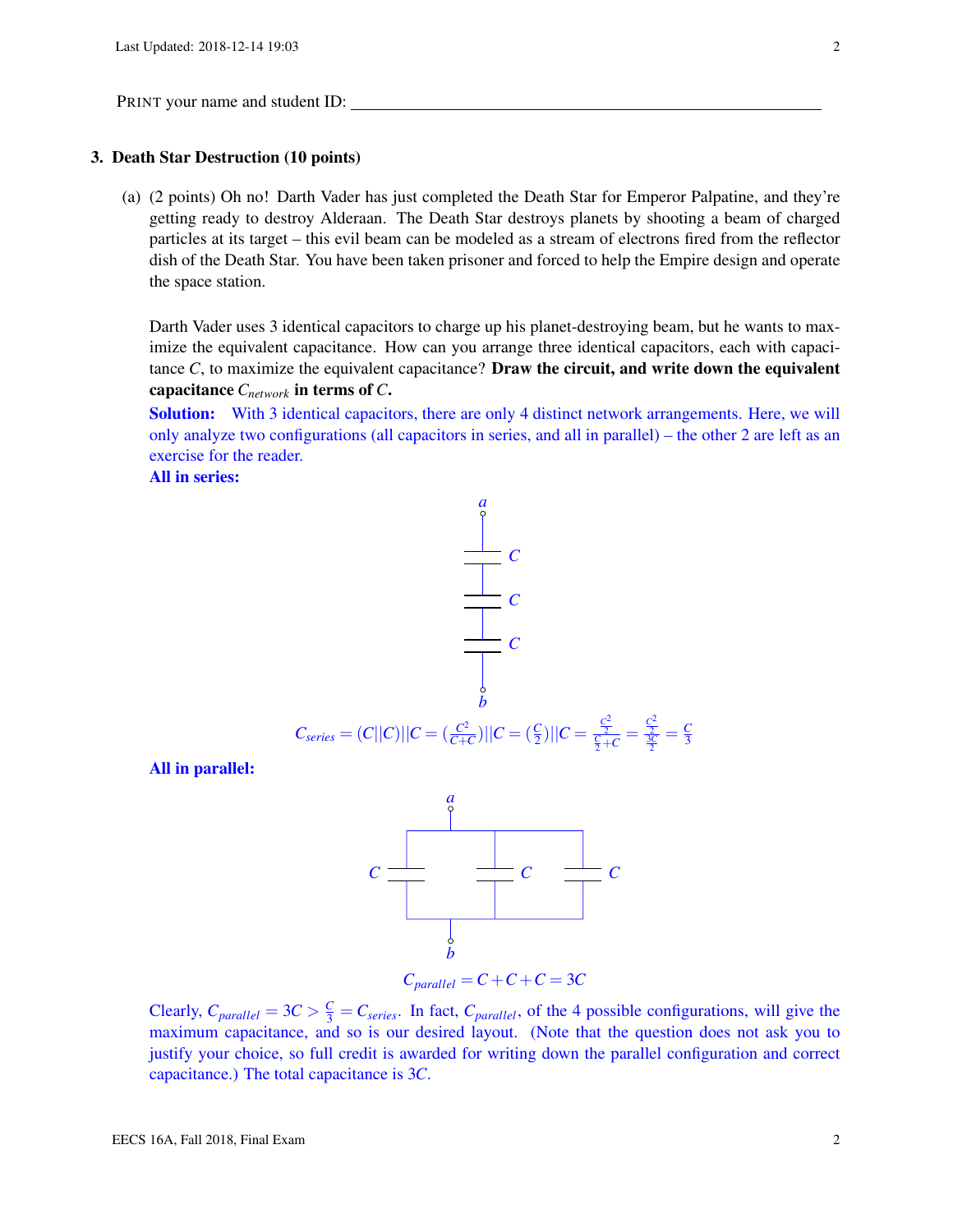(b) (2 points) Assume the equivalent capacitance of Darth Vader's arrangement is  $C_{network} = 1$ kF. (This is a lot – for reference, the capacitance of the Earth is just 700 $\mu$ F!) If 4.5  $\times$  10<sup>15</sup>J are needed to destroy Alderaan, to what voltage will you have to charge your capacitor system ? Solution: Using

$$
E = \frac{1}{2} C_{network} V^2,
$$
  

$$
V = \sqrt{\frac{2E}{C_{network}}}
$$

In this case,  $C_{network} = 1kF = 1000F$ . Thus,

$$
V=3\times10^6V.
$$

(c) (2 points) Huzzah! You are rescued by the rebels, who need your help to decipher the plans of the Death Star that Princess Leia has helped recover.

With your help, the rebels realize there is one weakness in the design of the Death Star – if they can overload a port on the surface of the Death Star, the entire space station will explode! (Whoever drew up this Death Star design must have gone to Stanford...) Luke Skywalker's X-wing fires its charged beam from this capacitor network, where each capacitor has capacitance *CL*:



Figure 3.1: Figure for part (c)

What is the total capacitance of this network between nodes *a* and *b*, in terms of  $C_L$ ? Simplify the expression.

Solution:

$$
C_{network} = [(C_L||C_L) + C_L]||C_L = \frac{3}{5}C_L
$$

(d) (4 points) The port will overload if hit by more than 25kJ of energy. Assume that Luke's X-wing capacitor system from part (c) has 1kF of total capacitance, and that it is charged to 10V. If Luke's X-wing is hit during the raid, and his damaged X-wing can only discharge its capacitor system from 10V to 5V, will Luke be able to overload the port if he hits it?

Solution: We know that

$$
E = \frac{1}{2}CV^2 = \frac{1}{2}QV.
$$

Because the X-wing can only discharge from 10 V to 5 V,

$$
E_{10V,initial} = \frac{1}{2} * 1000F * (10V)^{2} = 50kJ
$$
  
\n
$$
E_{5V,final} = \frac{1}{2} * 1000F * (5V)^{2} = 12.5kJ
$$
  
\n
$$
E_{10V,initial} - E_{5V,final} = E_{discharge} = 50kJ - 12.5kJ = 37.5kJ
$$
  
\n
$$
E_{discharge} = 37.5kJ > 25kJ = E_{overload}
$$

Yes, Luke can overload the port!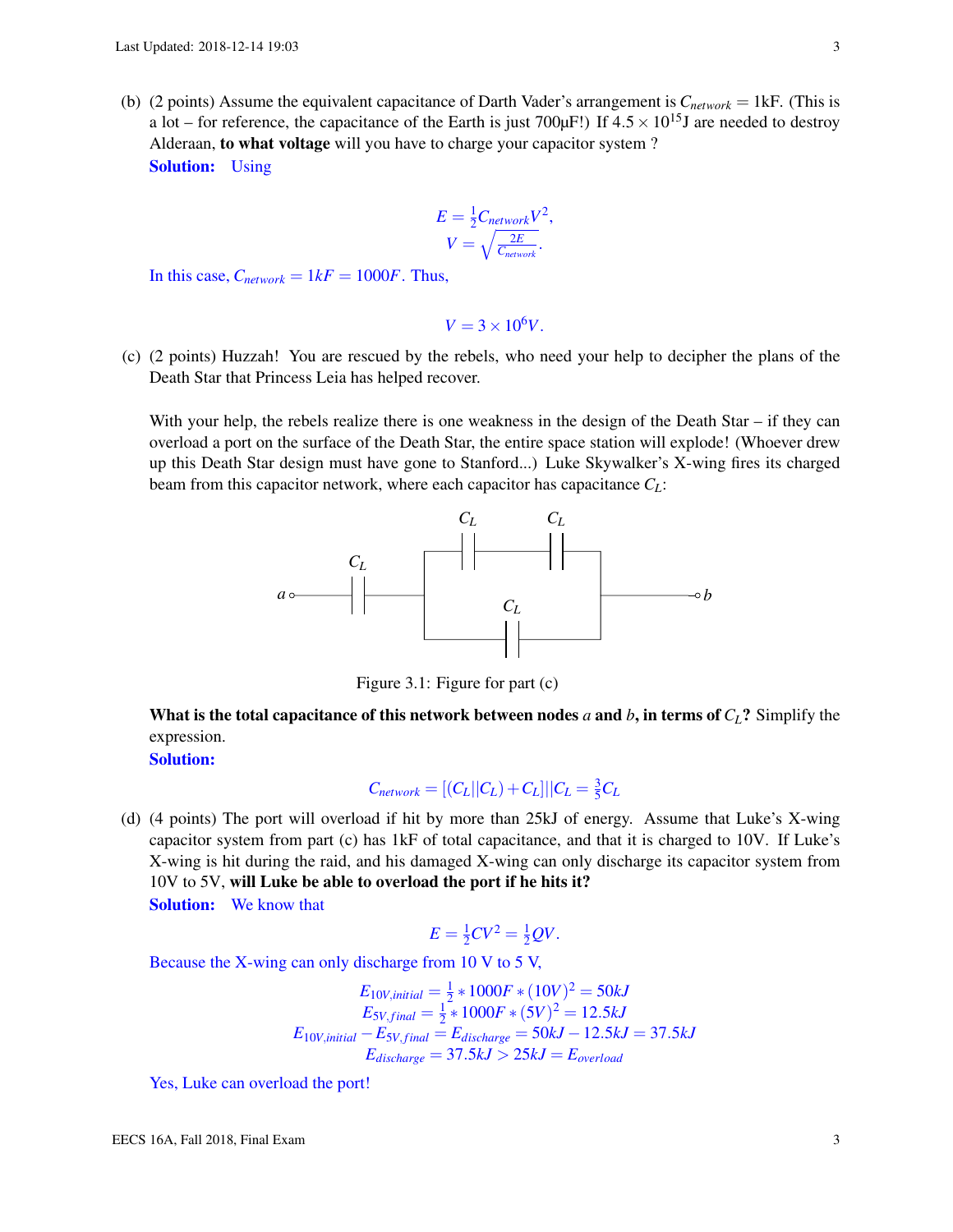#### 4. (25 points) A Tool to Help Compute All the Fun You're Having

Starting in the 1950-1960's, the world began a series of missions to get to the moon. Back then though, computers took up entire rooms and could never fit on a spaceship! They needed a better way of computing values on the fly using what they did have: analog circuits.

In class you have seen circuits that can amplify, add, subtract and even integrate voltages, but we're missing a key ingredient to make computational circuits: multiplication. Although making a multiplier circuit is not as straightforward as we would like it to be, we can definitely use our now fully-developed EE16A skills to make this a reality.

You may find the following formulas useful throughout the problem:

$$
\ln(e^a) = a
$$
  
\n
$$
\ln(a) + \ln(b) = \ln(ab)
$$
  
\n
$$
\ln(a) - \ln(b) = \ln\left(\frac{a}{b}\right)
$$

(a) (4 points) To start off, your TA Nick suggests that you first draw a block diagram that would do what you want, and then worry about how to implement it later. He starts you off with the following incomplete block diagram and blocks.

You are allowed to use any amount of the following logarithmic, exponential and summer blocks:



Figure 4.1: Function blocks you can use

In the box below, finish the **block diagram** so that the output is equal to  $V_{out} = V_{in,1}V_{in,2}$ . Also provide a mathematical justification for why your block diagram works for full credit!

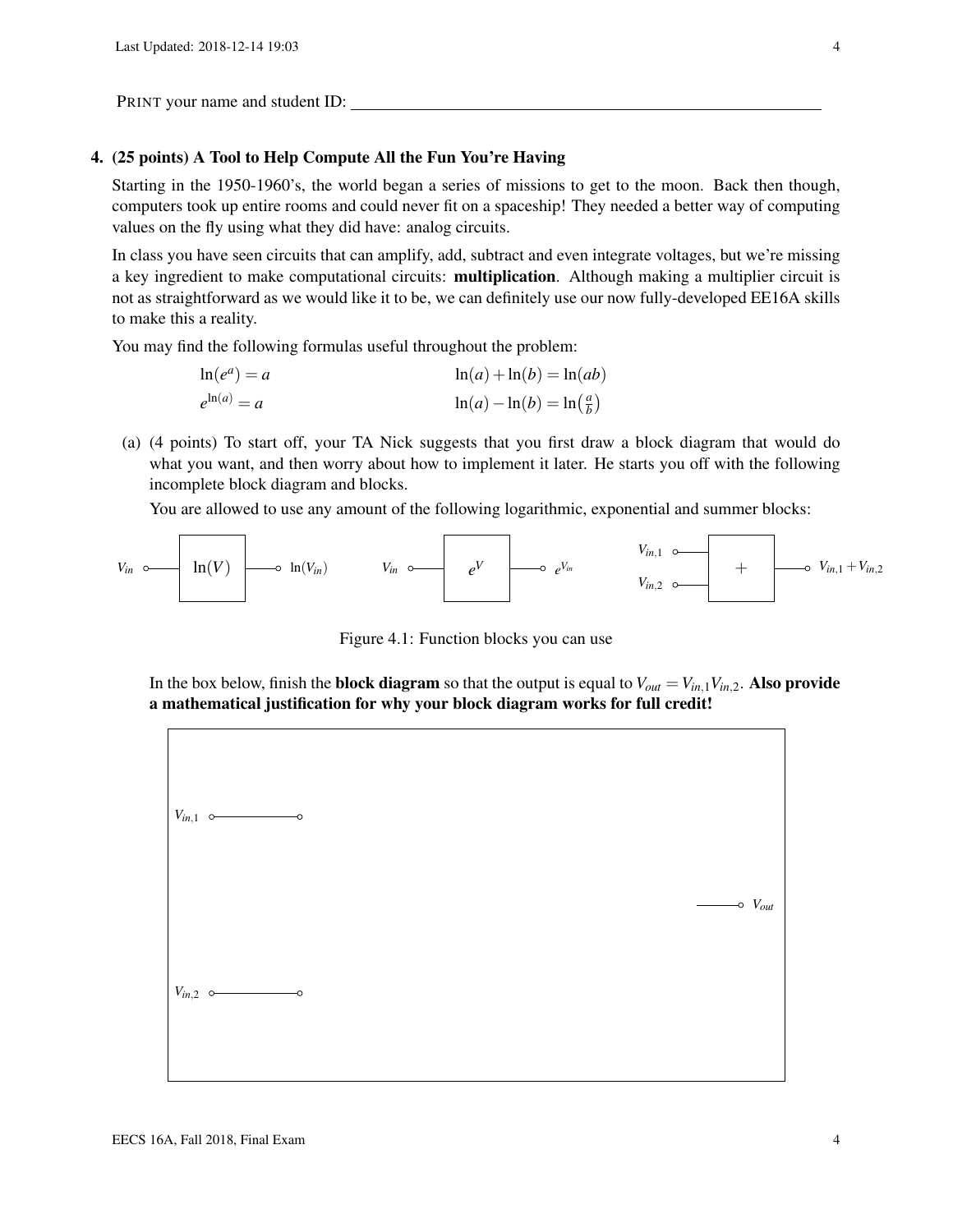Solution: We want to use the hints at the beginning of the problem. In order to get two voltages multiplied together, we need to get them both inside the same logarithm, then cancel the logarithm by using an exponential block. See the diagram below:



the voltages going into the summer are:

$$
\ln(V_{in,1})
$$

and,

$$
\ln(V_{in,2})
$$

The output of the summer is therefore:

$$
\ln(V_{in,1}) + \ln(V_{in,2})
$$

Using the fact that  $ln(a) + ln(b) = ln(ab)$  simplifies this expression into

$$
\ln(V_{in,1}V_{in,2})
$$

And lastly, passing through the e block gives:

$$
e^{\ln(V_{in,1}V_{in,2})}
$$

Using the fact that  $e^{\ln(a)} = a$  gives:

*Vin*,1*Vin*,<sup>2</sup>

as desired. We made a multiplier circuit! Go us!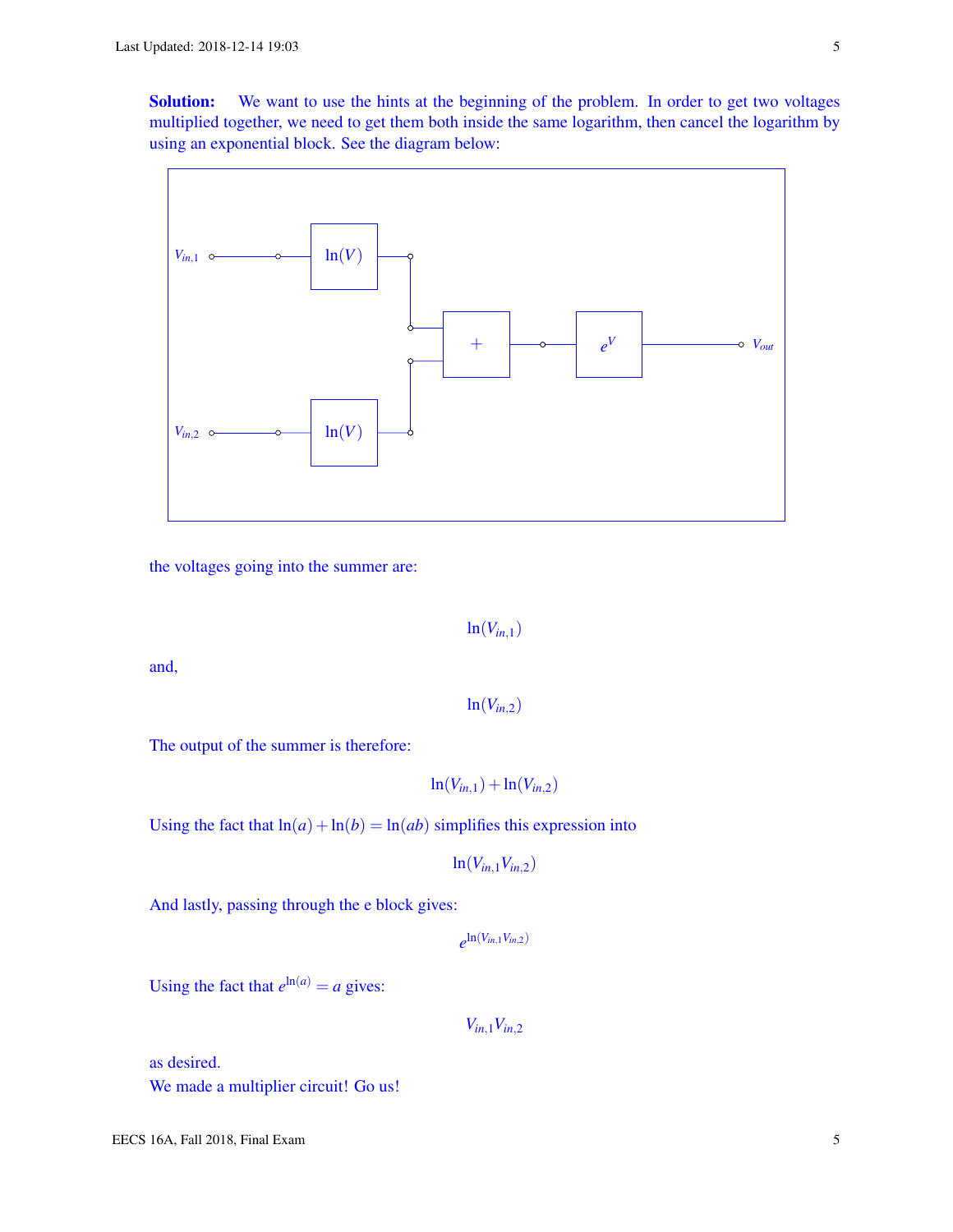While you were making your block diagram, your friend Vlad was watching over your shoulder. With his near-infinite knowledge of circuits, he predicts what you are trying to do and gives you a "magic device" that he claims will help you out.

This device is shown below:

This device has the following IV characteristics:

 $V_D$ 



Numerically, this can be stated as:

$$
I_D = e^{\alpha V_D}
$$

where  $\alpha$  is some constant and  $V_D$  is the voltage across the device as in the above figure.

## IMPORTANT: Note the passive sign convention.

- (b) (3 points) Your friend Gireeja sees you looking confused, and reads what you've done so far. She decides to help push you in the right direction. She reminds you that if you know how a device reacts when you put current through it or apply a voltage across it, then you are in a good spot to understand how it would behave in any circuit.
	- i. (2 points) In the following circuit, express the voltage across the device,  $V_D$ , as a function of the source current, *IS*.



ii. (1 point) In the following circuit, express the current through the device,  $I_D$ , as a function of the source voltage, *VS*.



#### Solution:

i. From the above IV characteristics we know that:

$$
I_S = I_D = e^{\alpha V_D}
$$

$$
\rightarrow \ln(I_S) = \alpha V_D
$$

$$
\rightarrow V_D = \frac{1}{\alpha} \ln(I_S)
$$

Putting a fixed current through the device causes a voltage to appear across the device that is related to the natural log of the current.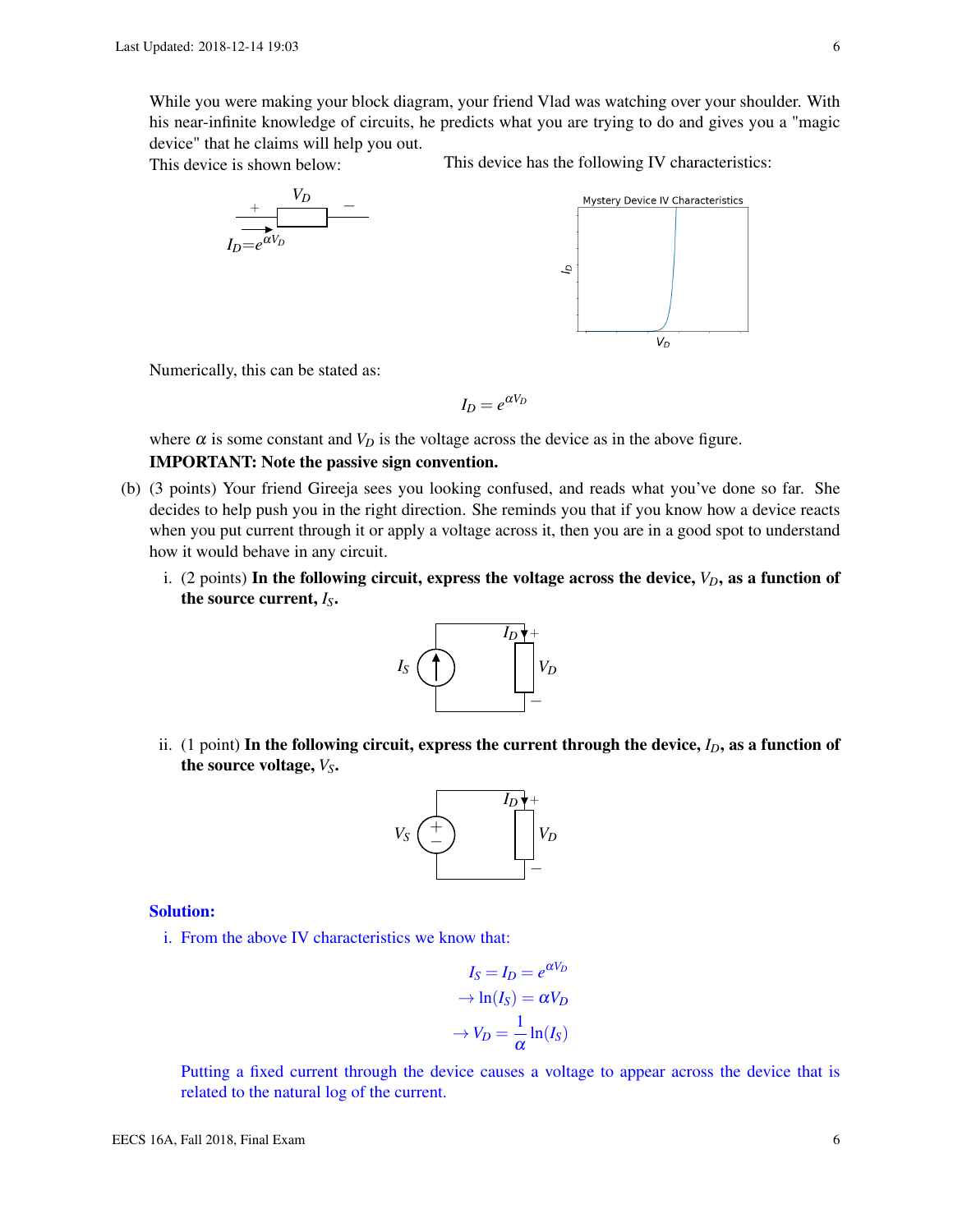- ii. This follows directly from the given IV relationship above  $V_D = V_S$  therefore,  $I_D = e^{\alpha V_S}$
- <span id="page-6-0"></span>(c) (6 point) By now we have all the tools necessary to make this a reality. Unfortunately, as you may remember from the touchscreen lab, ideal current sources don't exist. As such, we will use an op-amp to create the behavior we are interested in. Let's analyze the circuit below in steps.

Hint: *Your answers for some parts of this problem will not perfectly match with the ideal scenario in part (a). Don't be afraid of getting different answers! After all, a block diagram is just a starting point.*



i. (1 point) write  $V_D$  in terms of  $V_{out}$  only. You may assume the circuit is in negative feedback. Solution: We know the following three things:

$$
V_D = U_2 - U_3
$$
  

$$
V_2 = U^- - 0
$$
  

$$
V_{out} = U_3 - 0
$$

Since we can assume negative feedback, then we know that  $U^+ = U^-$ . Since  $U^+ = 0$ , then  $U^- = 0$ . Substituting into the above node equations,

$$
V_D = U^- - U_3
$$
  

$$
V_D = 0 - U_{out}
$$
  

$$
\rightarrow V_D = -V_{out}
$$

ii. (1 point) Now write out the KCL expression at the  $U_2$  node in terms of the three currents  $I_D$ , *I*<sup>1</sup> and *I*2. Solution: By KCL:

$$
I_1 + I_D + I_2 = 0
$$

iii. (4 points) Use the IV relations for each device and the KCL expression above to find *Vout* as a function of *Vin*.

**Solution:** We immediately know that  $I_2 = 0$  from the golden rules. Substituting  $V = IR$  for  $I_1$ and the mystery device IV relationship for *I<sup>D</sup>* gives:

$$
\frac{U_2 - U_1}{R} + e^{\alpha(U_2 - U_3)} + 0 = 0
$$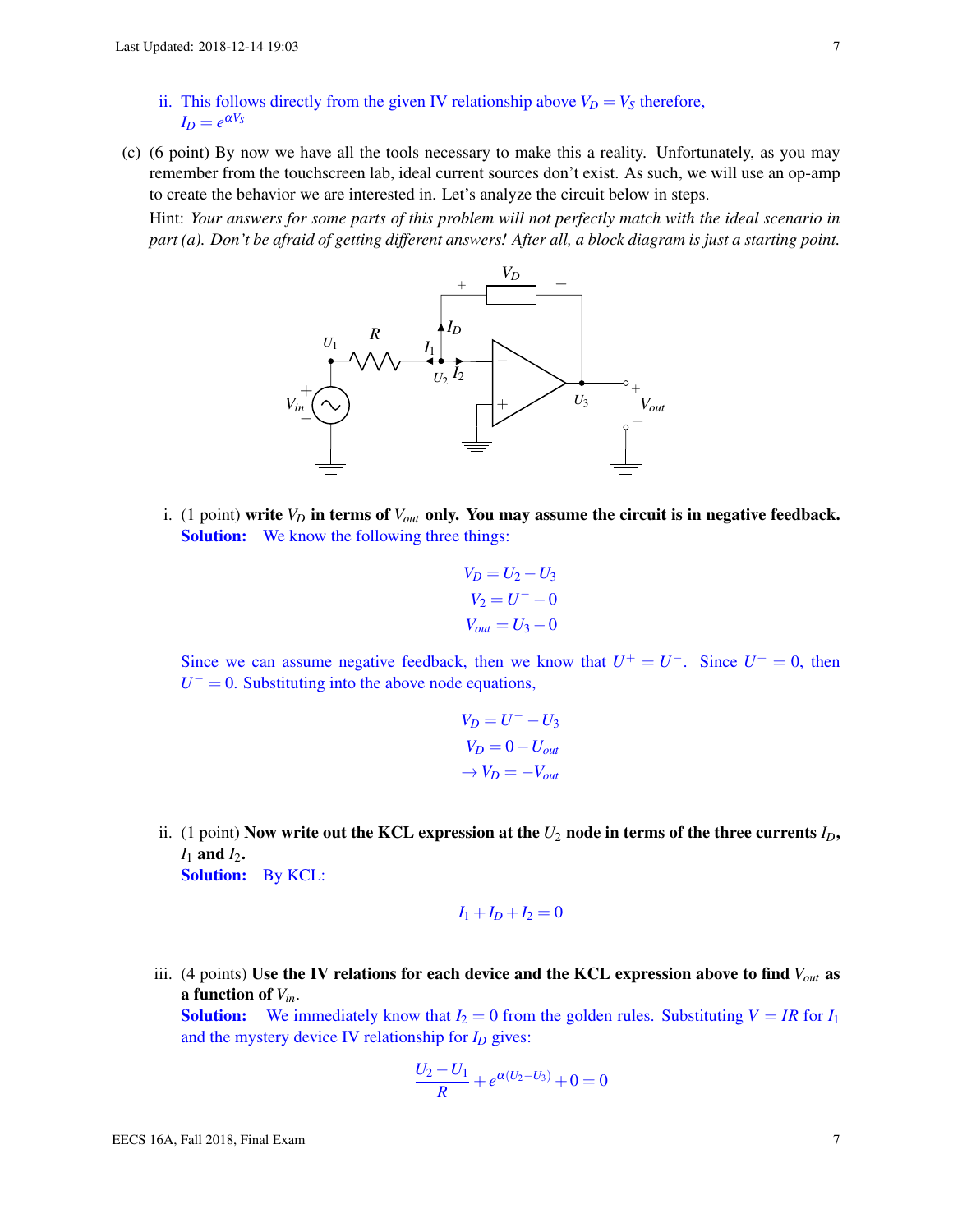We know  $U_2 = U^- = U^+ = 0$  from the golden rules. We also know  $U_1 = V_{in}$ . From part (i) we also know that  $U_2 - U_3 = -V_{out}$ , thus

$$
\frac{0 - V_{in}}{R} + e^{-\alpha V_{out}} = 0
$$

$$
e^{-\alpha V_{out}} = \frac{V_{in}}{R}
$$

$$
-\alpha V_{out} = \ln\left(\frac{V_{in}}{R}\right)
$$

$$
V_{out} = -\frac{1}{\alpha} \ln\left(\frac{V_{in}}{R}\right)
$$

<span id="page-7-0"></span>(d) (6 points) Just one more piece left to analyze. You may assume the circuit is in negative feedback. In the circuit below, write *Vout* as a function of *Vin*.

Hint: *Note the direction of the voltage drop, VD. Be careful when writing your KCL expressions to account for this!*



Solution: The strategy here is very similar to part (c): KCL tells us:

$$
I_1+I_2+I_3=0
$$

but we know that  $I_3 = 0$  by the golden rules. The current through the mystery device must enter the positive side, so  $I_1$  is in the opposite direction of the defined  $I_D$ , so  $I_1 = -I_D$ . Therefore:

$$
-I_D = -I_2
$$

$$
I_D = I_2
$$

Substitute in IV relationships and simplify:

$$
e^{\alpha(U_1-U_2)} = \frac{U_2-U_3}{R}
$$

$$
e^{\alpha V_{in}} = \frac{0-V_{out}}{R}
$$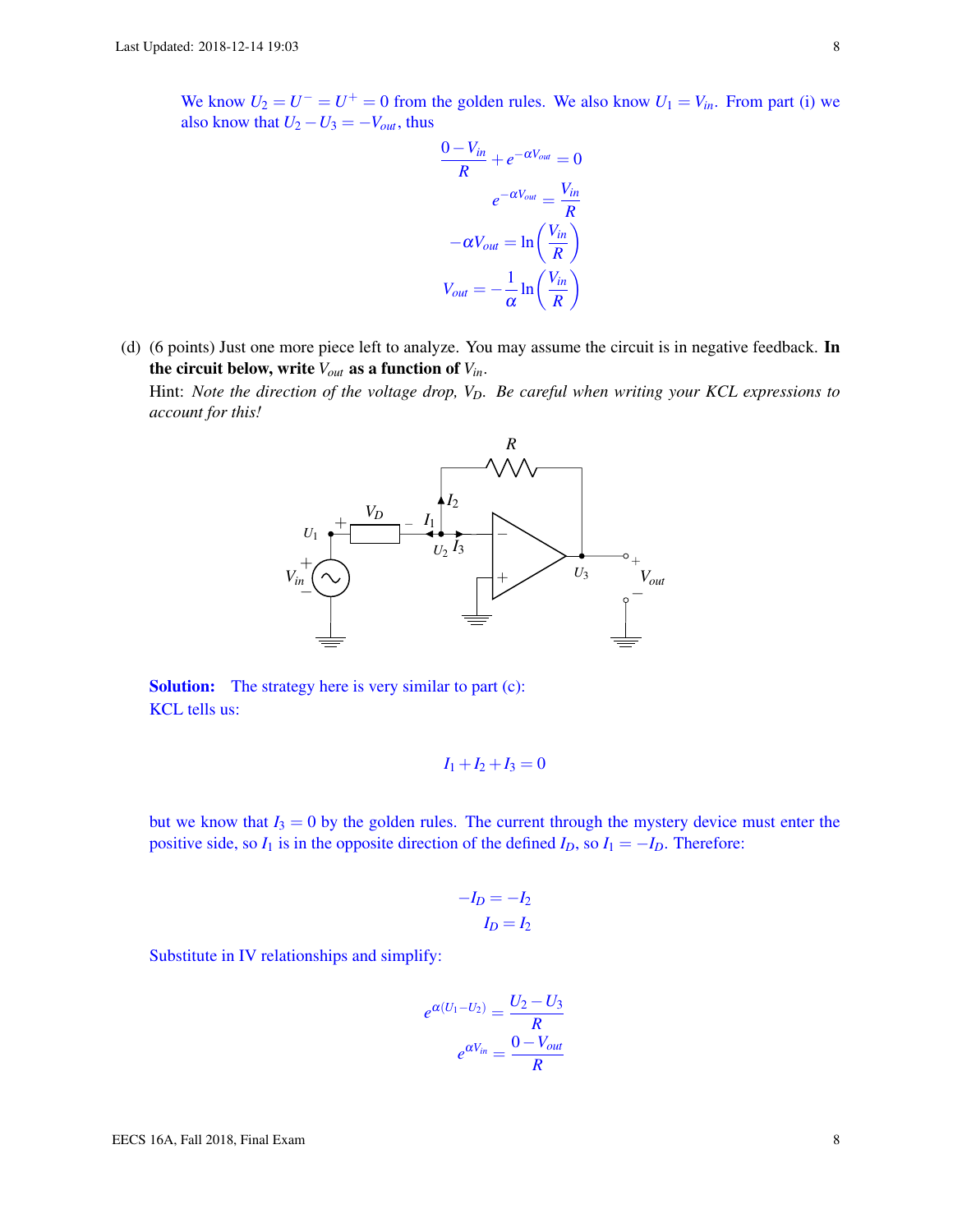The first line uses the fact that  $V_D = U_1 - U_2$ . The second line follows from the golden rules. We know  $U_2 = U^- = U^+ = 0$  and we also know  $U_1 = V_{in}$  and  $V_{out} = U_3 - 0$ . Continuing:

$$
V_{out} = -Re^{\alpha V_{in}}
$$

(e) (5 points) Given the polarity of circuits in parts [\(c\)](#page-6-0) and [\(d\),](#page-7-0) to put everything together, you need to implement **an inverting summer circuit, where**  $V_{out} = -(V_{in_1} + V_{in_2})$ . You may use up to 1 op-amp (you do not need to label the power supplies) and as many resistors as you wish. Any resistors used must be assigned a value. You must mathematically justify your circuit's behavior for full credit.

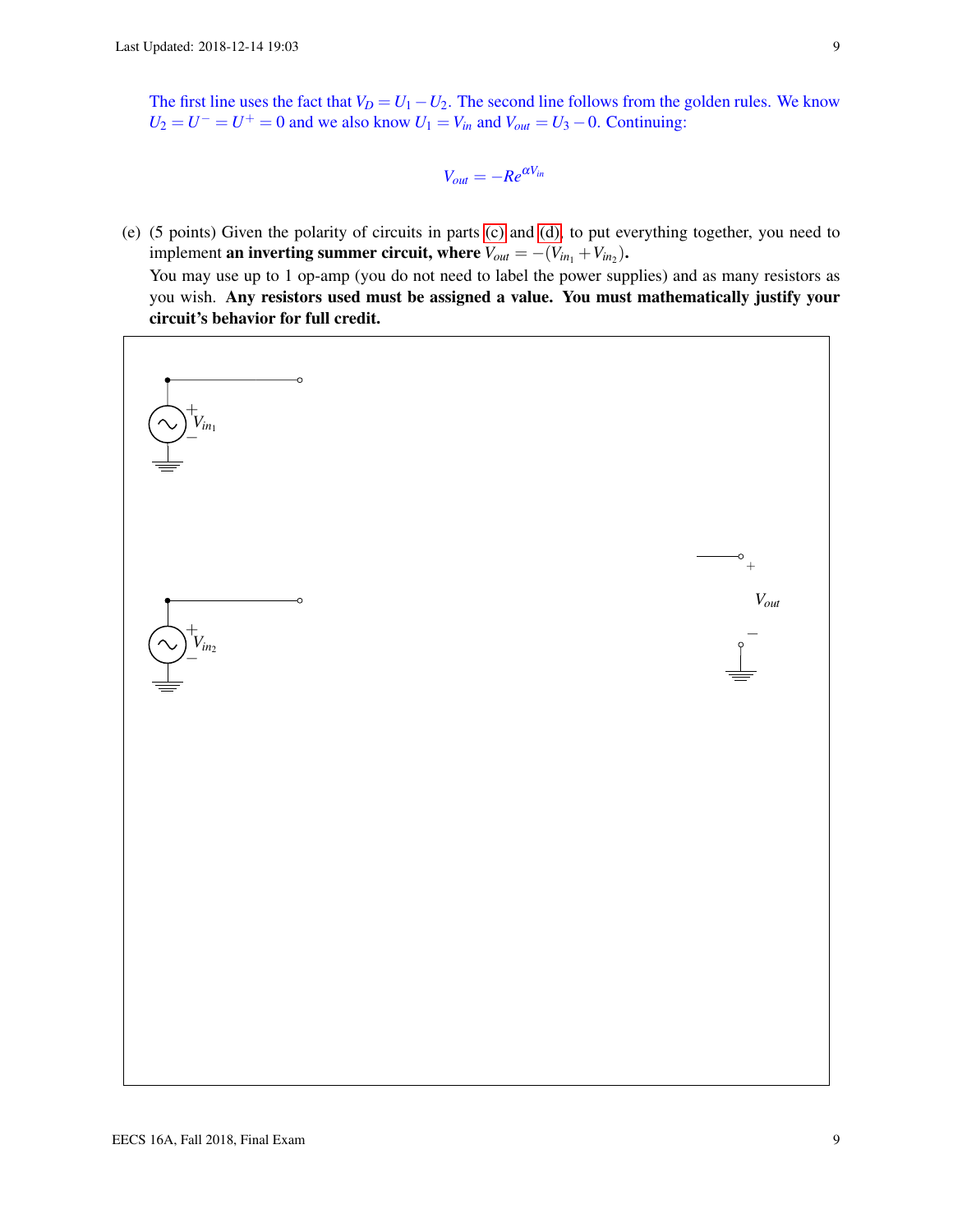**Solution:** There are many ways to implement summation with a negation. A non-inverting summer into an inverting amplifier, passive summer circuit with inverting amplifier, etc. Many of these topologies however, require multiple op-amps or do not output exactly −(*Vin*,<sup>1</sup> +*Vin*,2). Since we can only use a single op-amp, we must use the inverting summer configuration.



The output of this amplifier is

$$
V_{out} = -R_f(\frac{V_{in,1}}{R_1} + \frac{V_{in,2}}{R_2})
$$

We want no fractional terms, which tells us we need to figure out how to cancel the resistor terms. If we make  $R_1 = R_2 = R$  then the overall output becomes:

$$
V_{out} = -\frac{R_f}{R}(V_{in,1} + V_{in,2})
$$

We need this fraction to become 1, so we pick  $R_f = R$ . The actual value is arbitrary, so we'll pick  $1k\Omega$ for all resistors. Then we get

$$
V_{out} = -(V_{in,1} + V_{in,2})
$$

as desired.

And that's it! Now that you have all the individual parts, you can string them together and start selling calculators. You may need to make a few small changes to your original design, but you can do it!

(f) (1 points) Controversial question: Do you wet the toothbrush before or after applying toothpaste? *This problem is for fun. You can write whatever you want or nothing at all and you won't be penalized.* Solution: There is no solution. This has been, and likely always will be, one of life's greater mysteries.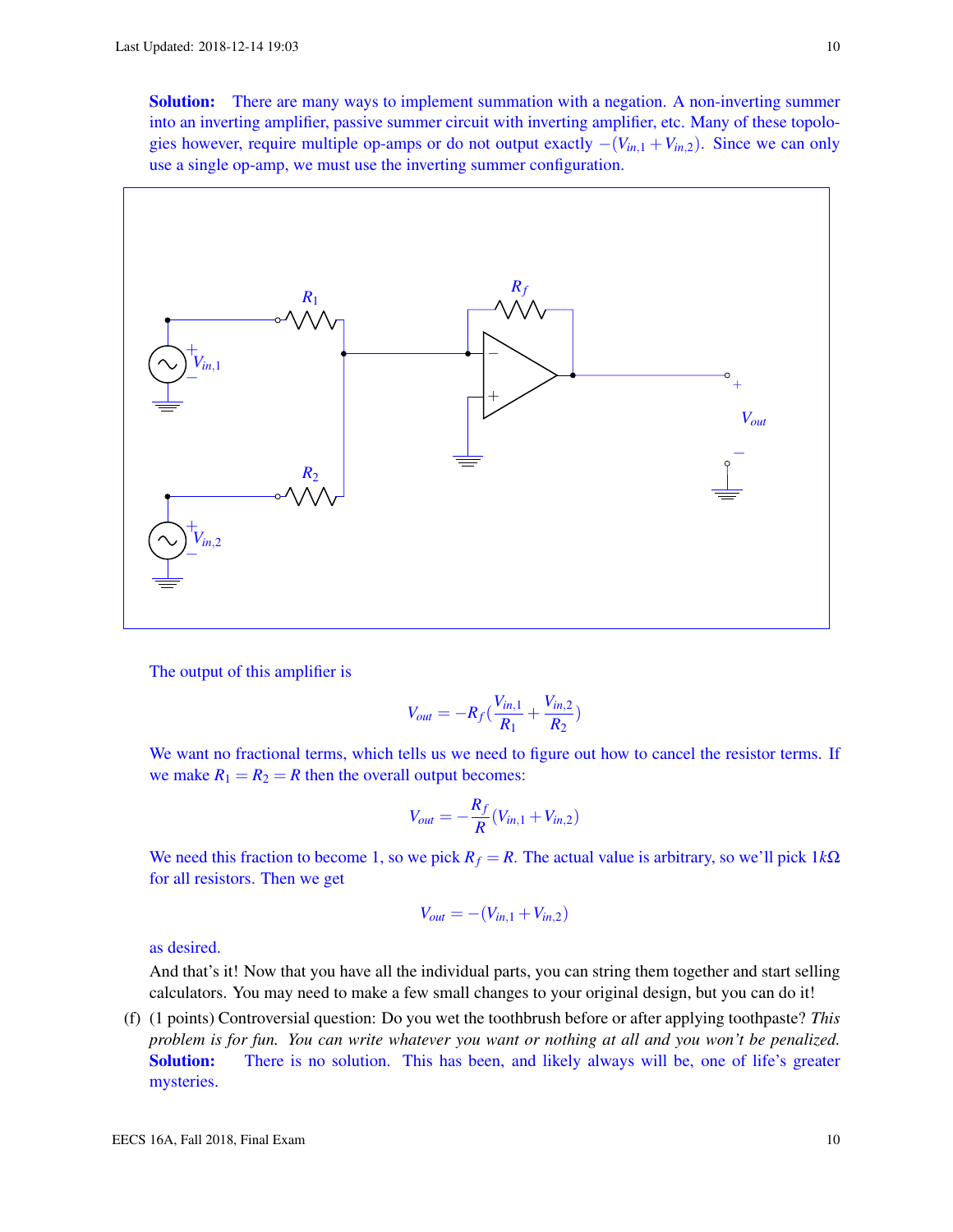#### 5. *Gold*en Positioning System (20 points)

In this problem we will explore how real GPS systems work, and touch on a few aspects of implementing GPS receivers.

A Gold code is a sequence of 1's and −1's that has a high autocorrelation at a shift of 0, and small autocorrelations otherwise. Every GPS satellite has a unique Gold code assigned to it, and users are aware of the Gold code used by each satellite. The plot below shows a Gold code of length 5.



Each GPS satellite has a message that it transmits by modulating the Gold code. When the satellite is transmitting a 1, it sends just the Gold code sequence. When the satellite is transmitting a  $-1$ , it sends  $-1$ times the Gold code. For example, if a satellite were transmitting the message [1, -1, 1], it would transmit the following (just as you have seen in the GPS homework problem):



(a) (2 Points) Suppose you receive the following from a GPS satellite that has the same Gold code as above. What message is the satellite transmitting?





(b) (4 points) In order to find the message being sent by the satellite, the receiver will find the linear cross-correlation of the received signal with a replica of the satellite Gold code. We need to find the **linear cross-correlation** of the signals shown below given by

$$
corr(\vec{r}, \vec{g})[k] = \sum_{i=-\infty}^{\infty} r[i]g[i-k]
$$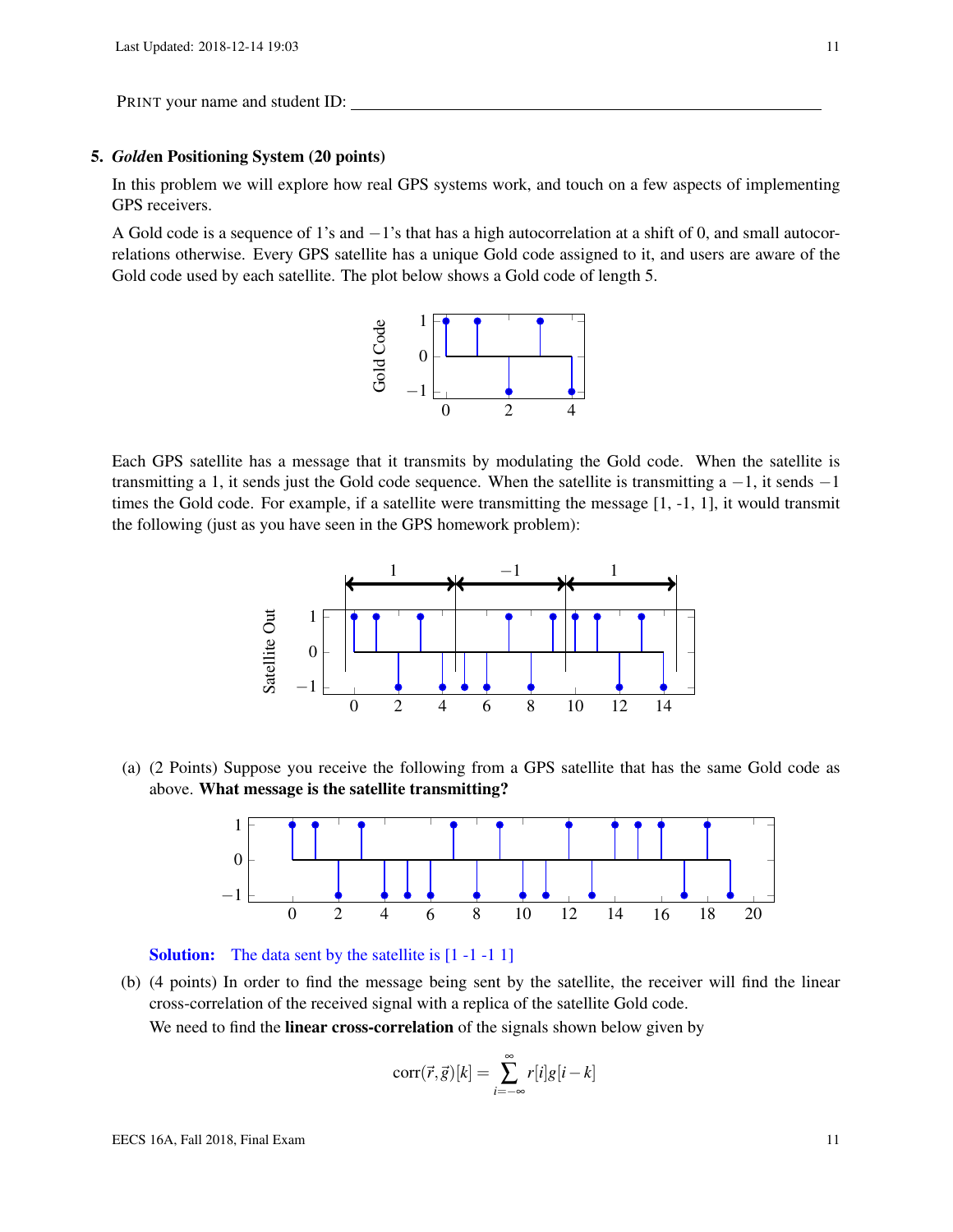where  $r[n]$  is the received signal and  $g[n]$  is the Gold code sequence. *Note that neither of these signals is periodic in this part.*

Plot the values of corr $(\vec{r}, \vec{g})[k]$  for  $-1 \leq k \leq 7$ . What is the significance of the peaks in the linear cross-correlation?



**Solution:** The cross-correlation of the two signals is shown below. Note that we show the full cross-correlation for completeness, you were only required to show the values between [-1, 7].



In the above plots, the peaks signify where the gold code is in the received signal. The sign of the peak can be used to determine whether the transmitted data was  $+1$  or  $-1$ .

(c) (3 points) Real GPS receivers have specialized hardware to perform cross-correlation using circuits. However, since these transmissions are continuous signals instead of discrete values, we will model the received signal  $r(t)$  and the Gold code signal  $g_2(t)$  as square waves, as shown in the plot below. Notice that  $g_2(t)$  shows two periods of the Gold code.



An essential hardware block to implementing a GPS correlator is *Multiply and Integrate*. This circuit multiplies its two inputs, then integrates the product over time. For example, the output of the *Multiply and Integrate* block given the above two inputs would be :

$$
y(t) = \int_0^t r(\tau)g_2(\tau)d\tau
$$

where  $y(t)$  is the circuit output at time *t*. Draw  $y(t)$  as a function of time, for  $t = 0$  to  $t = 10$  sec. Solution:

Notice that for the first 5 seconds,  $r(t)$  and  $g_2(t)$  are equal, then for the next 5 seconds  $r(t) = -g(t)$ .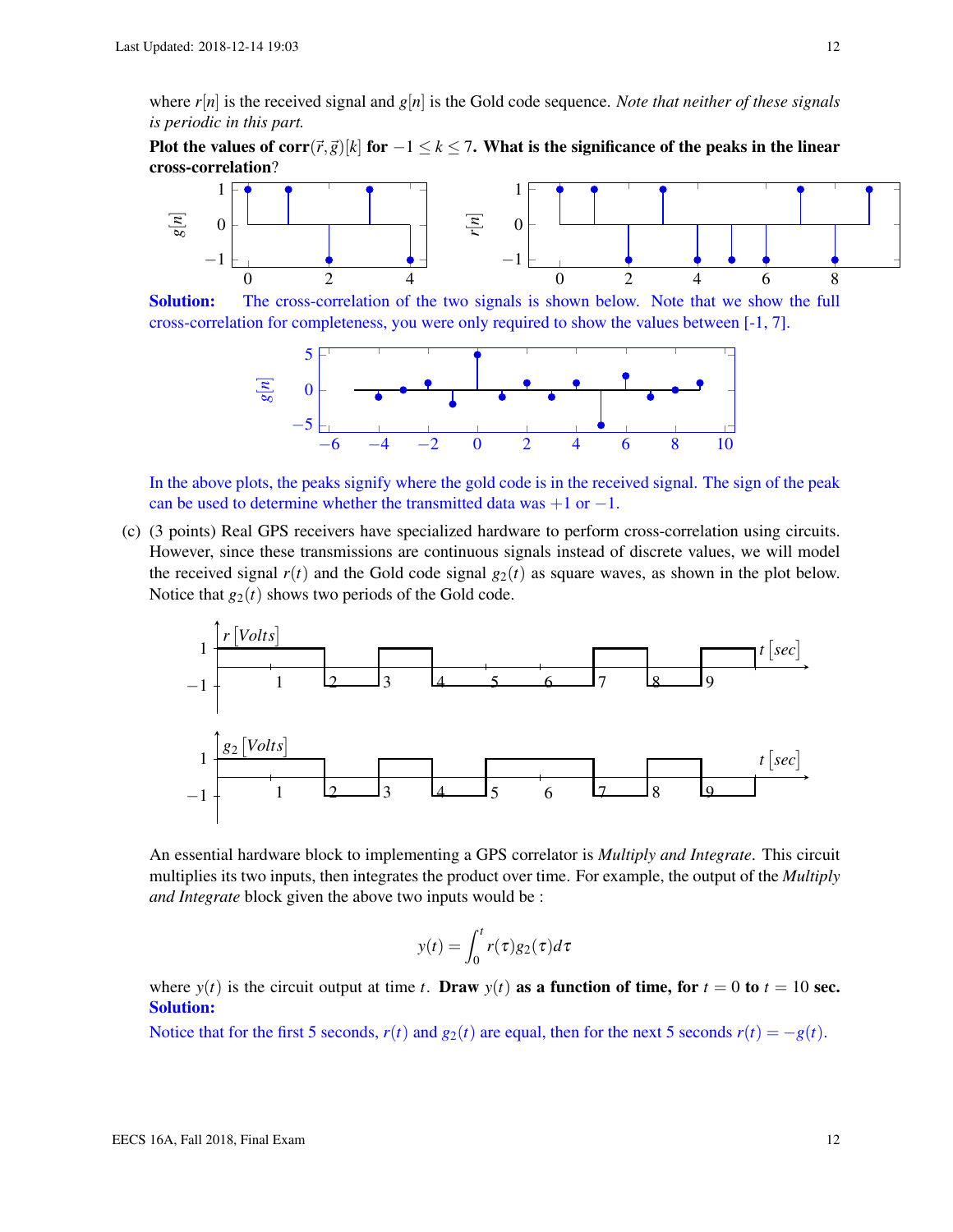

(d) (7 points) The *Multiply and Integrate* circuit has to integrate the product of the two signals,  $g_2(t)$  and  $r(t)$ . Your friend has already designed the multiplier circuit. A Thévenin model of her multiplier circuit is shown below:



Design a circuit to complete the *Multiply and Integrate* block where the output of your circuit as a function of time, *t*, is:

$$
v_{out}(t) = \int_0^t r(\tau) \times g_2(\tau) d\tau.
$$

You may use the multiplier circuit (Thevenin equivalent provided in the answer box), up to two op-amps, a capacitor, and two resistors to implement your circuit. Clearly define *vout* and show numerical values of your circuit components. As long as your circuits are in negative feedback, you may assume the voltage rails to your op-amps are large enough to not affect the output. Solution: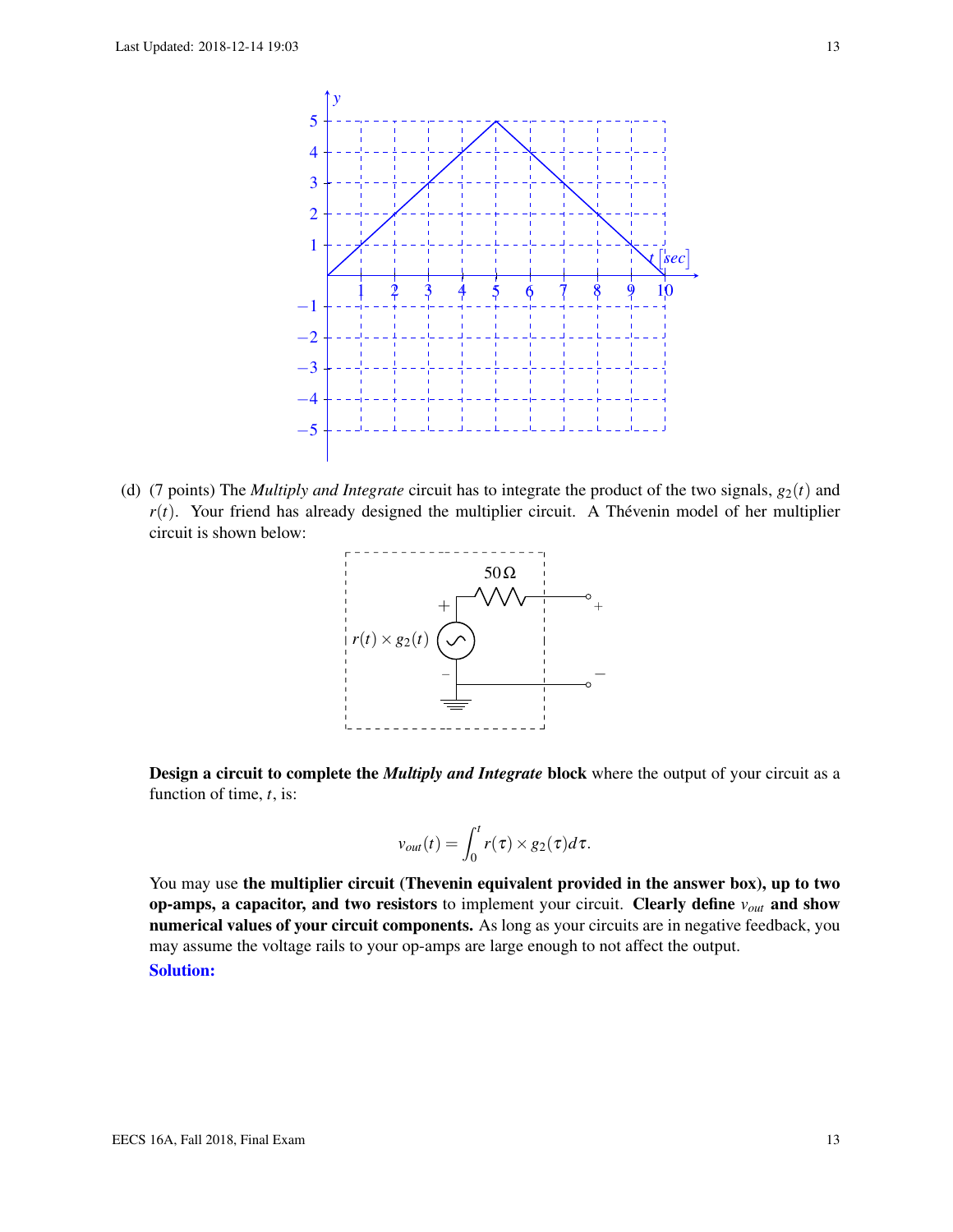

The next task is to size the resistors and capacitors. Notice the output of this circuit is:

$$
\frac{R_2}{R_1} \times \frac{1}{50\Omega \times C_1} \int_0^t r(\tau) \times g_2(\tau) d\tau
$$

We will chose  $R_2 = R_1 = 1k\Omega$  and  $C_1 = 0.02F$ , such that the response is as desired.

(e) (2 points) Receivers also need to use the received data to calculate the position of the satellite. Each receiver will receive data from *k* satellites. Each satellite transmits the time, *S<sup>i</sup>* , at which it started sending the message, where *i* is the index of the satellite, and  $1 \le i \le k$ . The receiver knows the time, *T<sup>i</sup>* , at which each message arrives. You may assume the receiver and transmitter clocks are synchronized perfectly. Let *c* represent the speed of the signal.

Find an expression for  $d_i$ , the distance between the receiver and the  $i^{th}$  satellite, in terms of  $S_i,$   $T_i,$ and other relevant parameters.

Solution:

$$
d_i = c \times (T_i - S_i)
$$

(f) (2 points) Each satellite's position in 3D space is  $(u_i, v_i, w_i)$ , where  $1 \le i \le k$ . The receiver position is given by  $(x, y, z)$ . We need a linear system of equations the receiver can use to solve for its position,  $\sqrt{ }$ *x* 1

 $\vec{p} =$  $\vert$ *y z* . Due to limitations of the hardware, the receiver can only handle **linear** systems of equations.

## How many satellites must the receiver get data from to solve for its position?

Solution: Here we need to solve for 3 variables, but the equations are non-linear. We will need one extra equation to make the equations linear, so 4 satellites total.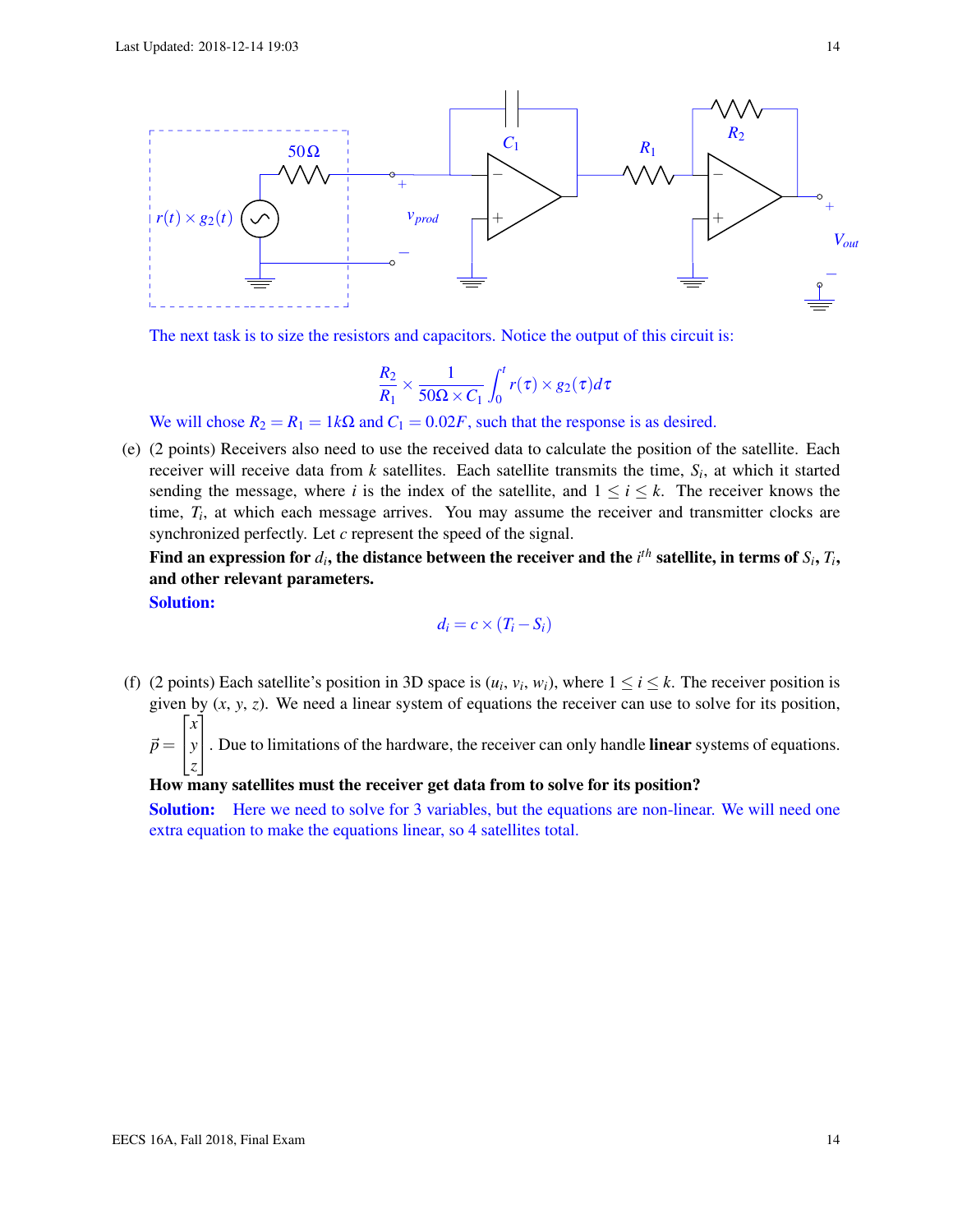#### 6. Besto Pesto (23 points)

Your TA Laura is struggling to keep her basil plant alive! She needs your help to determine how much water and sunlight her plant needs.

Let  $x_h[k]$  be the plant's height on day  $k$  and  $x_\ell[k]$  be the number of leaves on the plant on day  $k$ . The vector  $\vec{x}[k] = \begin{bmatrix} x_h[k] \\ \dots[t] \end{bmatrix}$  $x_{\ell}[k]$  defines the state of the plant. The evolution of the basil plant from one day to the next is defined by the approximate mathematical model:

$$
\vec{x}[k+1] = \mathbf{A}\vec{x}[k] = \begin{bmatrix} a_{11} & a_{12} \\ a_{21} & a_{22} \end{bmatrix} \begin{bmatrix} x_h[k] \\ x_{\ell}[k] \end{bmatrix}.
$$
 (1)

(a) (3 points) Our first goal is to estimate the elements of state transition matrix, A:  $a_{11}, a_{12}, a_{21}, a_{22}$ . To do this we count the leaves and measure the height for the first *N* time steps, i.e. we know

 ${\{\vec{x}[0],\vec{x}[1],\ldots,\vec{x}[N]\}}$ . Setup a least squares problem to estimate  $\vec{a} =$  $\sqrt{ }$  $\overline{\phantom{a}}$ *a*<sup>11</sup> *a*<sup>12</sup> *a*<sup>21</sup> *a*<sup>22</sup> 1  $\parallel$ :

$$
\hat{\vec{a}} = \underset{\vec{a}}{\operatorname{argmin}} ||\mathbf{M}\vec{a} - \vec{b}||^2. \tag{2}
$$

Write the matrix, M, and vector,  $\vec{b}$ , that would be used in the above least squares problem for  $N = 3.$ 

Solution:

$$
\mathbf{M} = \begin{bmatrix} x_h[0] & x_{\ell}[0] & 0 & 0 \\ 0 & 0 & x_h[0] & x_{\ell}[0] \\ x_h[1] & x_{\ell}[1] & 0 & 0 \\ 0 & 0 & x_h[1] & x_{\ell}[1] \\ x_h[2] & x_{\ell}[2] & 0 & 0 \\ 0 & 0 & x_h[2] & x_{\ell}[2] \end{bmatrix}
$$
(3)  

$$
\vec{b} = \begin{bmatrix} x_h[1] \\ x_{\ell}[1] \\ x_{\ell}[2] \\ x_{\ell}[2] \\ x_{\ell}[3] \\ x_{\ell}[3] \end{bmatrix}
$$
(4)

(b) (4 points) Now we would like to use the observations of the current state of the plant to determine the initial state:  $\vec{x}[0] = \begin{bmatrix} x_h[0] \\ x_h[0] \end{bmatrix}$ *x*` [0] . For convenience of measurement, we use a Launchpad with a camera attached that periodically takes pictures and gives us a measurement vector,  $\vec{y}[k] = \begin{bmatrix} y_h[k] \\ \vdots \\ y_h[k] \end{bmatrix}$  $y_{\ell}[k]$  $\Big] \in \mathbb{R}^2,$ where  $y_h[k]$  is a noisy measurement of the plant's height,  $y_\ell[k]$  is a noisy count of leaves. Since the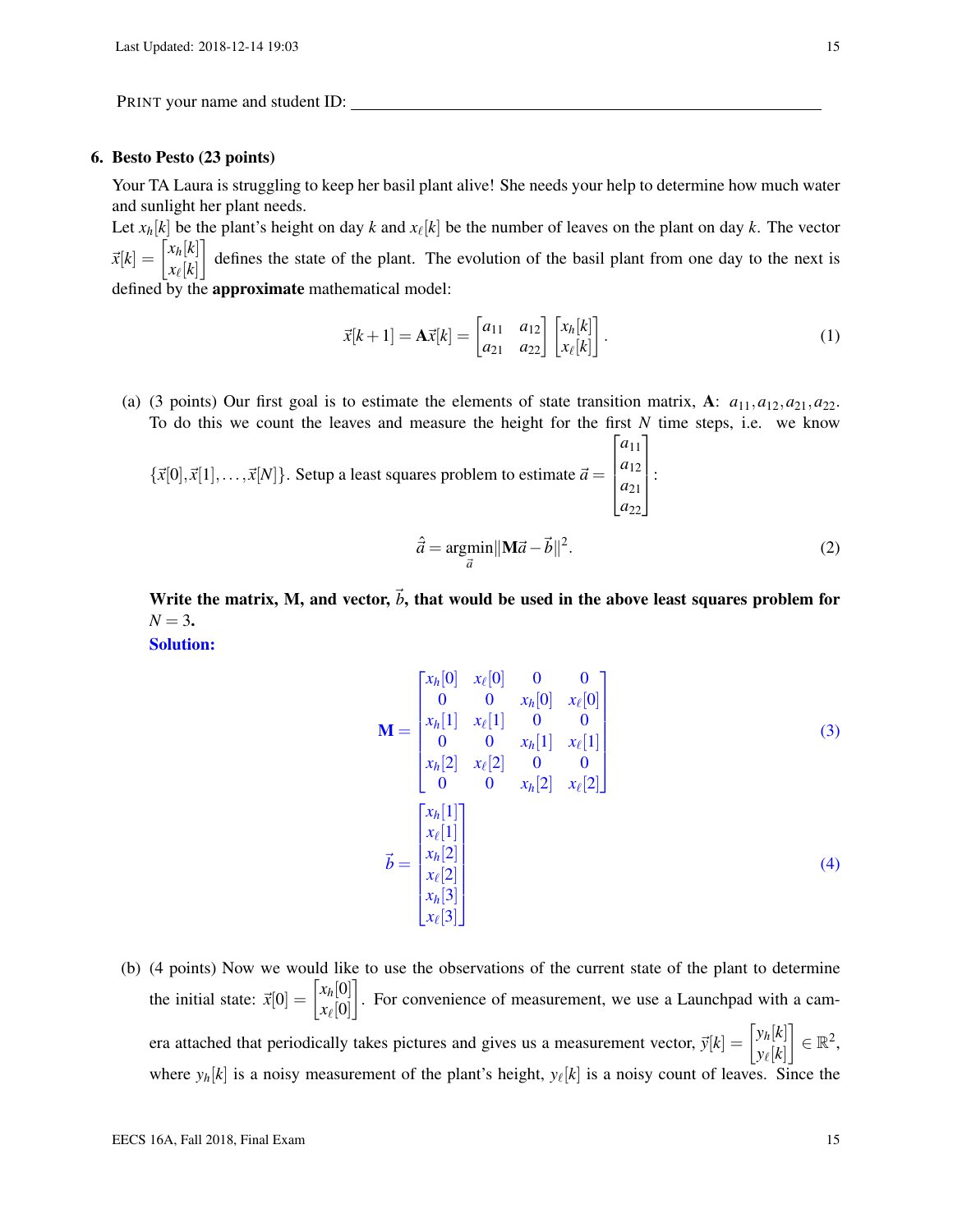measurement might not be accurate, we will apply least squares to estimate  $\vec{x}[0]$ .

We have the dynamics and sensor models,

$$
\vec{x}[k+1] = \mathbf{A}\vec{x}[k],\tag{5}
$$

$$
\vec{y}[k] = \mathbf{C}\vec{x}[k] + \vec{n}[k],\tag{6}
$$

where  $\vec{x}[k]$  is as before,  $\vec{y}[k]$  is the sensor reading at time k, and  $\vec{n}[k] \in \mathbb{R}^2$  is sensor noise/ error. The matrices C and A are given by

$$
\mathbf{C} = \begin{bmatrix} 1 & 0 \\ 0 & 1 \end{bmatrix},\tag{7}
$$

$$
\mathbf{A} = \begin{bmatrix} 0.8 & 0 \\ 0 & 0.5 \end{bmatrix} . \tag{8}
$$

We took two actual readings from the Launchpad:  $\vec{y}[0] = \begin{bmatrix} y_h[0] \\ y_h[0] \end{bmatrix}$ *y*` [0] and  $\vec{y}[1] = \begin{bmatrix} y_h[1] \\ y_h[1] \end{bmatrix}$  $y_{\ell}[1]$  . Now we need to use both readings to setup a least squares problem to estimate the initial state of the plant,  $\vec{x}[0]$ .

$$
\hat{\vec{x}}[0] = \underset{\vec{x}[0]}{\text{argmin}} ||\mathbf{M}\vec{x}[0] - \vec{b}||^2. \tag{9}
$$

Write the matrix, M, and vector,  $\vec{b}$ , that would be used in the above least squares problem to estimate  $\vec{x}[0]$ .

Solution: Applying the sensor and dynamic models, we have the following:

$$
\vec{y}[0] = \mathbf{C}\vec{x}[0] + \vec{n}[0]
$$

$$
\vec{y}[1] = \mathbf{C}\mathbf{A}\vec{x}[0] + \vec{n}[1]
$$

We cannot solve for  $\vec{x}[0]$  directly due to the presence of the noise  $(\vec{n}[0]$  and  $\vec{n}[1]$ ), so we apply least squares to the following:

$$
\begin{bmatrix} \mathbf{C} \\ \mathbf{CA} \end{bmatrix} \vec{x}[0] \approx \begin{bmatrix} \vec{y}[0] \\ \vec{y}[1] \end{bmatrix}
$$

So we have that:

$$
\mathbf{M} = \begin{bmatrix} \mathbf{C} \\ \mathbf{CA} \end{bmatrix} = \begin{bmatrix} 1 & 0 \\ 0 & 1 \\ 0.8 & 0 \\ 0 & 0.5 \end{bmatrix}
$$

$$
\mathbf{b} = \begin{bmatrix} \vec{y}[0] \\ \vec{y}[1] \end{bmatrix} = \begin{bmatrix} y_h[0] \\ y_\ell[0] \\ y_h[1] \\ y_\ell[1] \end{bmatrix}
$$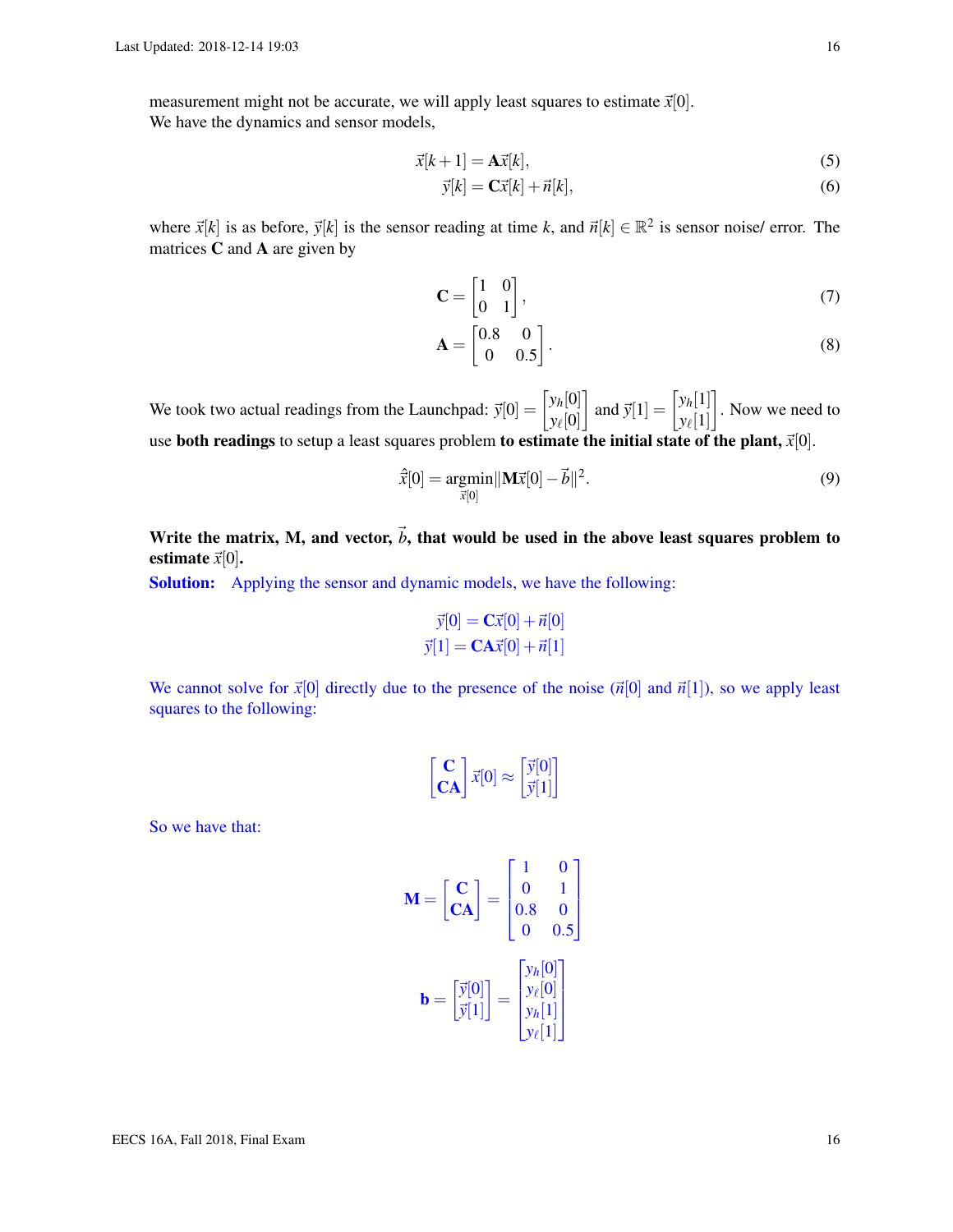(c) (2 points) The evolution of the basil plant from one day to the next is defined by:

$$
\vec{x}[k+1] = \mathbf{A}\vec{x}[k],
$$

$$
\mathbf{A} = \begin{bmatrix} 0.8 & 0 \\ 0 & 0.5 \end{bmatrix},
$$

$$
\vec{x}[0] \neq \vec{0}.
$$

What will happen to the number of leaves and the height of the plant as  $k \to \infty$ ? Solution: The state evolution matrix, A, is in diagonal form. The eigenvalues of the matrix are on the diagonal;  $\lambda = 0.8, 0.5$ . The plant height and number of leaves will go to zero over time. This is regardless of  $\vec{x}[0]$ .

(d) (6 points) Now suppose the system evolves according to a new state transition matrix A, where

$$
\vec{x}[k+1] = \mathbf{A}\vec{x}[k],
$$

$$
\mathbf{A} = \begin{bmatrix} -1 & -3 \\ 4 & 6 \end{bmatrix}.
$$

We want to diagonalize A to calculate the system evolution easily.

Find matrices V and  $\Lambda$  such that  ${\bf A} = {\bf V} \Lambda {\bf V}^{-1}.$  Use this diagonalization to write out the value of  $x[N]$  in terms of  $x[0]$ .

Solution: To find the eigenvalues, we solve the equation:

$$
det(\mathbf{A} - \lambda \mathbf{I}) = 0
$$
  

$$
(-1 - \lambda)(6 - \lambda) + 12 = 0
$$
  

$$
\lambda^2 - 5\lambda - 6 + 12 = 0
$$
  

$$
\lambda^2 - 5\lambda + 6 = 0
$$
  

$$
(\lambda - 2)(\lambda - 3) = 0
$$
  

$$
\lambda = 2, 3
$$

If  $\lambda = 2$ , we need to find  $\vec{a}$  such that:

$$
(\mathbf{A} - 2\mathbf{I})\vec{a} = \vec{0}
$$

$$
\begin{bmatrix} -3 & -3 \\ 4 & 4 \end{bmatrix} \vec{a} = 0
$$

Thus the dimension of the nullspace of  $A-2I$  is 1, and we can find one linearly independent vector in this basis:

$$
\vec{a}_1 = \begin{bmatrix} 1 \\ -1 \end{bmatrix}
$$

If  $\lambda = 3$ , we need to find  $\vec{a}$  such that:

$$
(\mathbf{A} - 3\mathbf{I})\vec{a} = \vec{0}
$$

$$
\begin{bmatrix} -4 & -3 \\ 4 & 3 \end{bmatrix} \vec{a} = 0
$$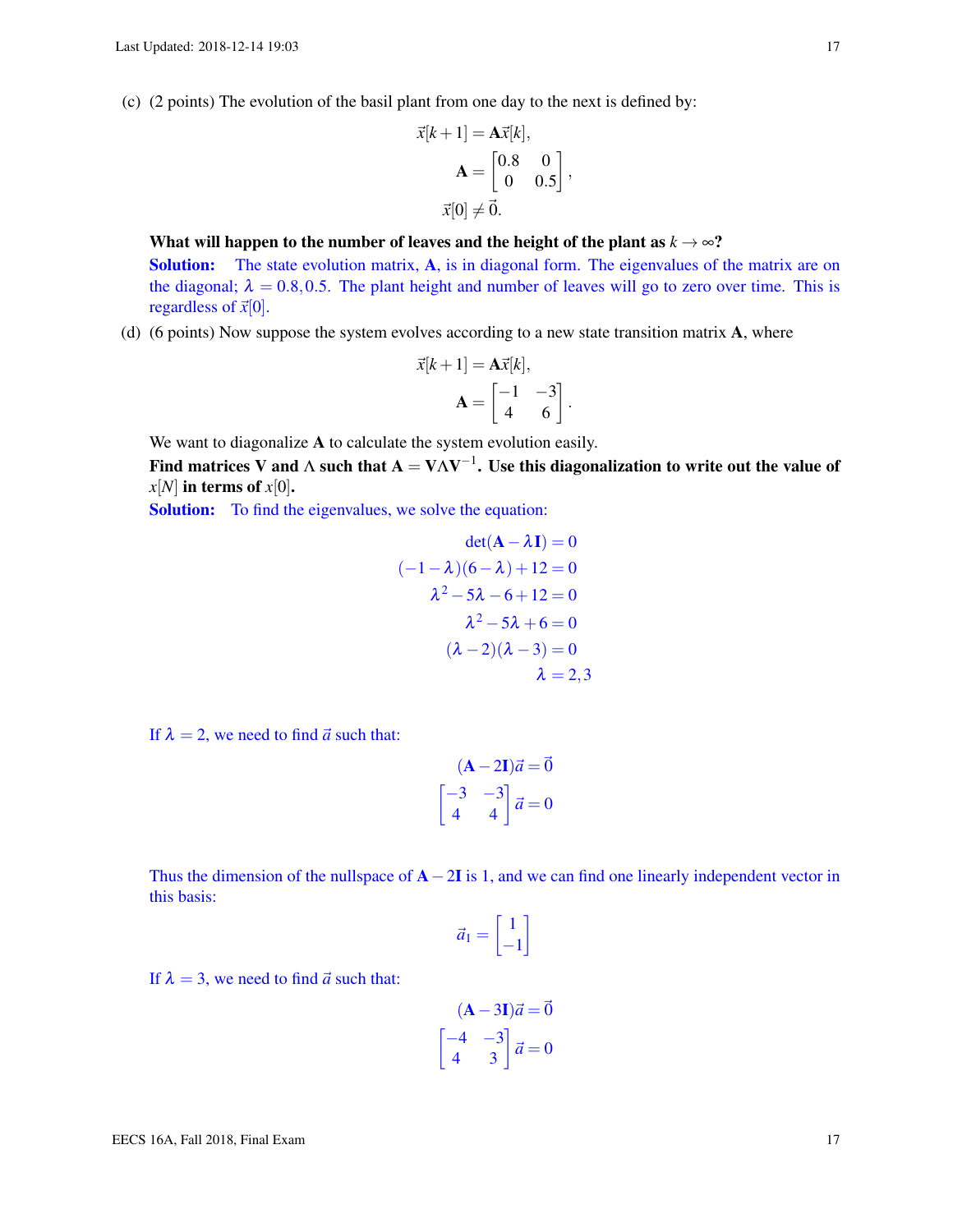Thus the dimension of the nullspace of  $A-3I$  is 1, and we can find one linearly independent vector in this basis:

$$
\vec{a}_2 = \begin{bmatrix} -3\\4 \end{bmatrix}
$$

Now we define:

$$
\Lambda = \begin{bmatrix} \lambda_1 & 0 \\ 0 & \lambda_2 \end{bmatrix} = \begin{bmatrix} 2 & 0 \\ 0 & 3 \end{bmatrix}
$$

$$
\mathbf{V} = \begin{bmatrix} \vec{a}_1 & \vec{a}_2 \end{bmatrix} = \begin{bmatrix} 1 & -3 \\ -1 & 4 \end{bmatrix}
$$

Now we find  $V^{-1}$ . We solve for the inverse using:

$$
\begin{bmatrix} a & b \\ c & d \end{bmatrix}^{-1} = \frac{1}{ad - bc} \begin{bmatrix} d & -b \\ -c & a \end{bmatrix}
$$

$$
\mathbf{V}^{-1} = \begin{bmatrix} 4 & 3 \\ 1 & 1 \end{bmatrix}
$$

Then **A** can be diagonalized as  $A = V\Lambda V^{-1}$ . Applying this diagonalization,

$$
\vec{x}[N] = \mathbf{A}^N \vec{x}[0] = \mathbf{V} \Lambda^N \mathbf{V}^{-1} \vec{x}[0]
$$

$$
\vec{x}[N] = \begin{bmatrix} 1 & -3 \\ -1 & 4 \end{bmatrix} \begin{bmatrix} 2 & 0 \\ 0 & 3 \end{bmatrix}^N \begin{bmatrix} 4 & 3 \\ 1 & 1 \end{bmatrix} \vec{x}[0]
$$

(e) (2 points) Assuming that

$$
\vec{x}[k+1] = \mathbf{A}\vec{x}[k],
$$

$$
\mathbf{A} = \begin{bmatrix} -1 & -3 \\ 4 & 6 \end{bmatrix},
$$

$$
\vec{x}[0] \neq \vec{0},
$$

what will happen to the number of leaves and the height of the plant as  $k \rightarrow \infty$ ? Solution: To find the eigenvalues, we solved the equation in the previous part:

$$
\det(\mathbf{A} - \lambda \mathbf{I}) = 0
$$
  

$$
(-1 - \lambda)(6 - \lambda) + 12 = 0
$$
  

$$
\lambda^2 - 5\lambda - 6 + 12 = 0
$$
  

$$
\lambda^2 - 5\lambda + 6 = 0
$$
  

$$
(\lambda - 2)(\lambda - 3) = 0
$$
  

$$
\lambda = 2, 3
$$

The plant height and leaf count will go to positive infinity or negative infinity as  $k \rightarrow \infty$ .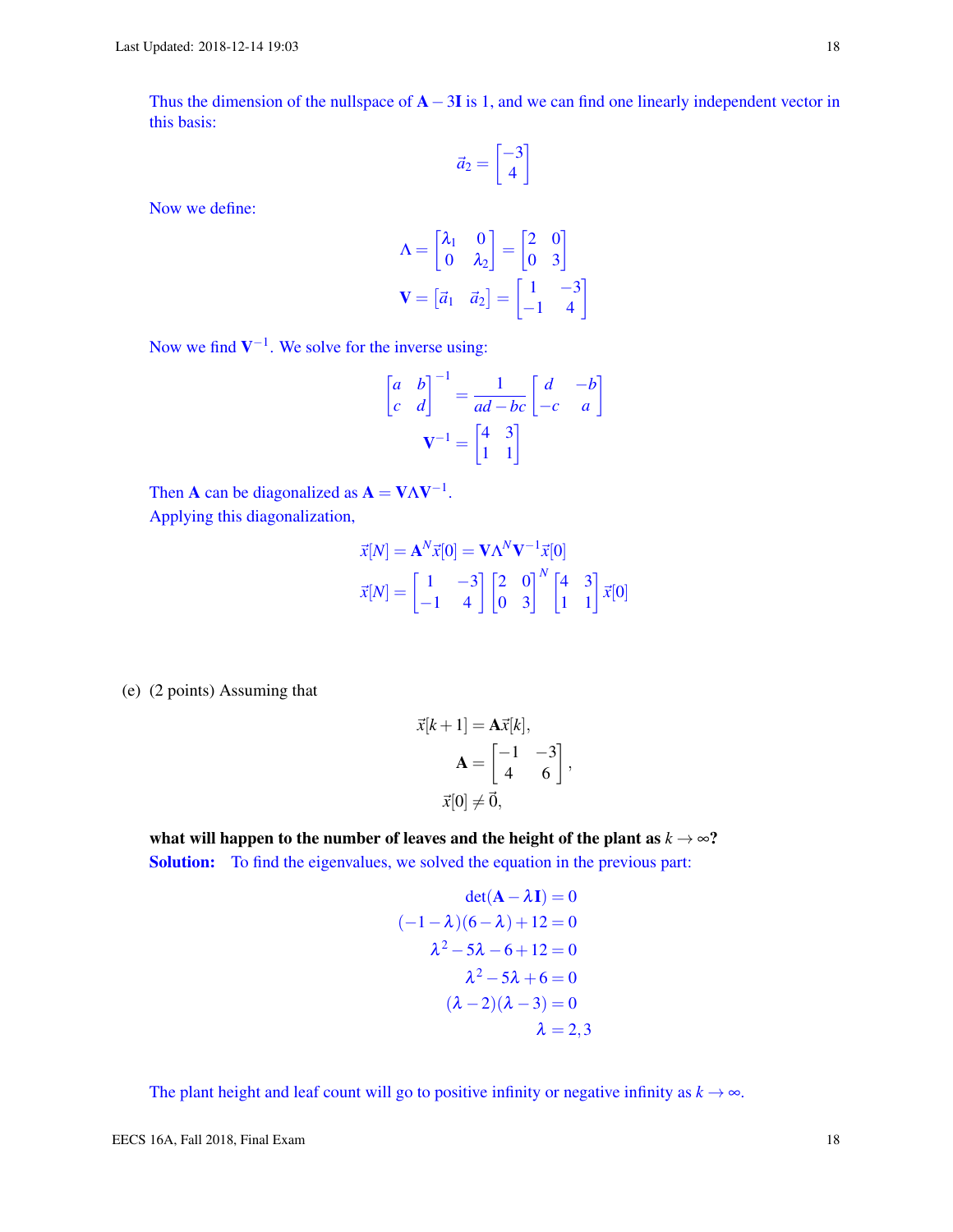<span id="page-18-0"></span>(f) (3 points) Laura decides to enlist the help of her friend Vijay to design an automatic watering and shading system. Let  $u_w[k] \in \mathbb{R}$  be the amount of water added or removed from the soil each day and let  $u_s[k] \in \mathbb{R}$  be the amount of time the plant spends in the sun each day. Vijay decides to design the automatic control system as a negative feedback controller (inspired by op-amps)!

The new evolution of the basil plant from one day to the next is defined by:

$$
\vec{x}[k+1] = \mathbf{A}\vec{x}[k] + \vec{u}[k] = \mathbf{A} \begin{bmatrix} x_h[k] \\ x_{\ell}[k] \end{bmatrix} + \begin{bmatrix} u_w[k] \\ u_s[k] \end{bmatrix},
$$

$$
\mathbf{A} = \begin{bmatrix} 0.8 & 0 \\ 0 & 0.5 \end{bmatrix},
$$

$$
\vec{u}[k] = -\mathbf{F}\vec{x}[k] = -\begin{bmatrix} f_1 & f_2 \\ f_3 & f_4 \end{bmatrix} \begin{bmatrix} x_h[k] \\ x_{\ell}[k] \end{bmatrix}.
$$

We want to express the new system as  $\vec{x}[k+1] = \mathbf{R}\vec{x}[k]$ , where **R** is the new state transition matrix. Find R in terms of  $f_1$ ,  $f_2$ ,  $f_3$ ,  $f_4$ , and numerical constants.

Solution: Plugging in the negative feedback form of *u*[*k*]:

$$
\vec{x}[k+1] = \mathbf{A}\vec{x}[k] - \mathbf{F}\vec{x}[k]
$$
\n
$$
\vec{x}[k+1] = \begin{bmatrix} 0.8 & 0 \\ 0 & 0.5 \end{bmatrix} \vec{x}[k] - \begin{bmatrix} f_1 & f_2 \\ f_3 & f_4 \end{bmatrix} \vec{x}[k]
$$
\n
$$
\vec{x}[k+1] = (\begin{bmatrix} 0.8 & 0 \\ 0 & 0.5 \end{bmatrix} - \begin{bmatrix} f_1 & f_2 \\ f_3 & f_4 \end{bmatrix}) \vec{x}[k]
$$
\n
$$
\vec{x}[k+1] = \begin{bmatrix} 0.8 - f_1 & -f_2 \\ -f_3 & 0.5 - f_4 \end{bmatrix} \vec{x}[k]
$$
\n
$$
\mathbf{R} = \begin{bmatrix} 0.8 - f_1 & -f_2 \\ -f_3 & 0.5 - f_4 \end{bmatrix}
$$

(g) (3 points) Laura wants her basil plant to be at steady state; she wants the number of leaves and the height of the plant to stay the same over time. Vijay needs to choose values for the elements of matrix **F** from part [\(f\)](#page-18-0) and asks for your help. Assume that  $f_2 = 0$  and  $f_3 = 0$ . Choose values for  $f_1$  and  $f_4$ that will keep the height of the plant and number of leaves constant over time.

Solution: We can use our representation of the system from the previous part:

$$
\vec{x}[k+1] = \begin{bmatrix} 0.8 - f_1 & -f_2 \\ -f_3 & 0.5 - f_3 \end{bmatrix} \vec{x}[k]
$$

We want to place the eigenvalues of the matrix  **at exactly 1. We choose** 

$$
f_1 = -0.2
$$
  

$$
f_4 = -0.5
$$

This will place the eigenvalues of  **to be exactly 1.**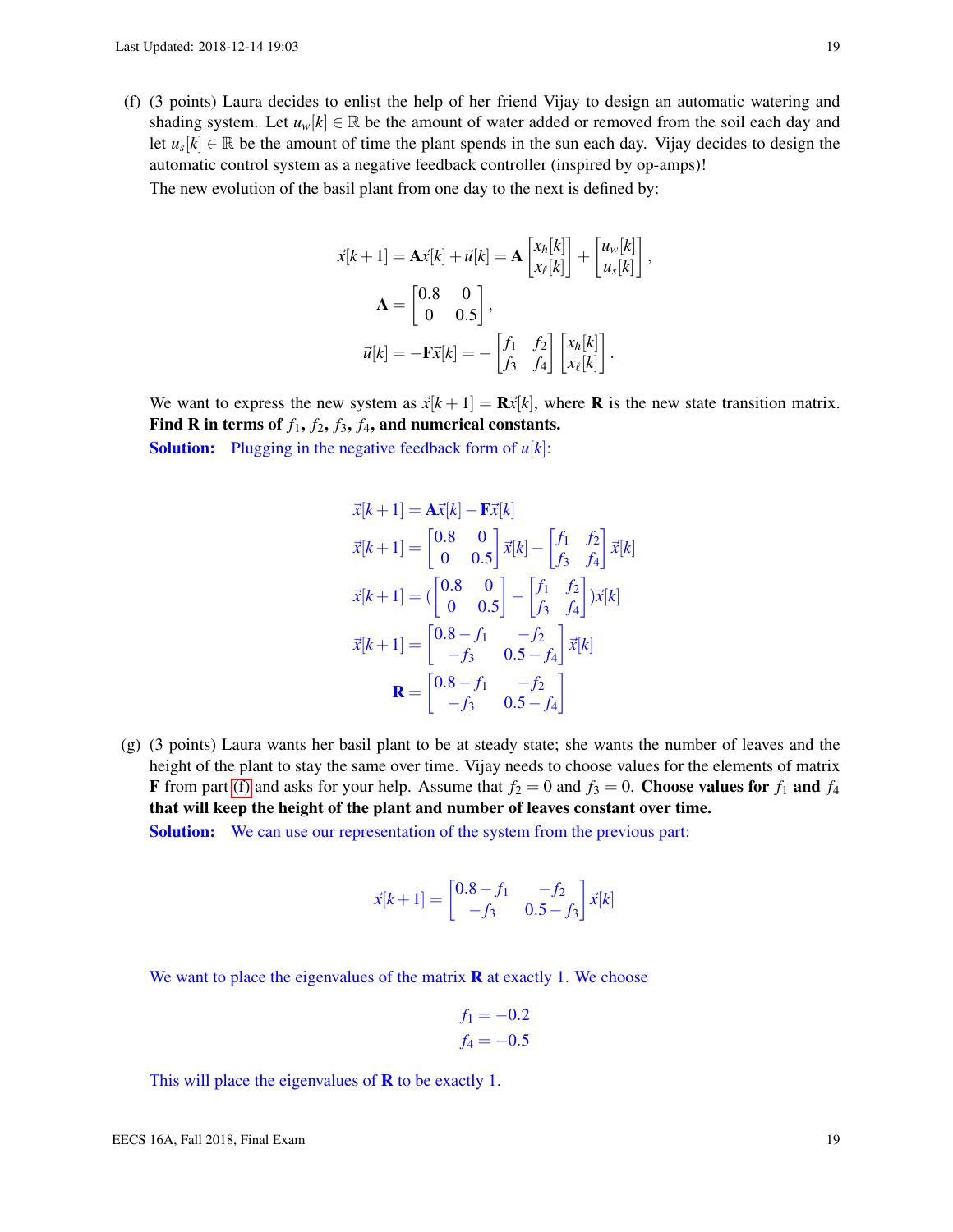#### 7. OMP for Matrices (27 points)

In the real world, it is not computationally practical to directly solve for the eigenbasis for large matrices as you might do for small matrices on paper. You need to build an algorithm that sequentially computes the eigenbasis for a square symmetric matrix  $Q = A^T A$  (Note: Any matrix that can be written with  $A \in \mathbb{R}^{N \times N}$ in this form is symmetric).

To accomplish this we are given access to a function,

$$
(\vec{v}_1, \lambda_1) = f(\mathbf{Q}),\tag{10}
$$

that returns the largest eigenvalue of the matrix *Q* and the corresponding eigenvector. We will use this function to build a sequential greedy algorithm (similar to Orthogonal Matching Pursuit) that computes the eigenvectors and eigenvalues in descending order.

IMPORTANT: Throughout the problem, you should assume that the magnitude of each eigenvector is 1 (i.e.  $\|\vec{v}_i\|=1$ ), that the eigenvalues are real, unique, and distinct, and that  $\lambda_1 > \lambda_2 > \cdots > \lambda_N > 0$ .

(a) (2 points) Show that the matrix  $\mathbf{Q} = \mathbf{A}^T \mathbf{A}$  is symmetric (i.e.  $\mathbf{Q} = \mathbf{Q}^T$ ) when,

$$
\mathbf{A} = \begin{bmatrix} 1 & 2 \\ 3 & 4 \end{bmatrix} . \tag{11}
$$

Solution:

$$
\mathbf{Q} = \mathbf{A}^T \mathbf{A} = \begin{bmatrix} 1 & 3 \\ 2 & 4 \end{bmatrix} \begin{bmatrix} 1 & 2 \\ 3 & 4 \end{bmatrix} = \begin{bmatrix} 10 & 14 \\ 14 & 20 \end{bmatrix}
$$
(12)

$$
\mathbf{Q}^T = (\mathbf{A}^T \mathbf{A})^T = \left( \begin{bmatrix} 1 & 3 \\ 2 & 4 \end{bmatrix} \begin{bmatrix} 1 & 2 \\ 3 & 4 \end{bmatrix} \right)^T = \left( \begin{bmatrix} 10 & 14 \\ 14 & 20 \end{bmatrix} \right)^T = \begin{bmatrix} 10 & 14 \\ 14 & 20 \end{bmatrix}
$$
(13)

They are equal and therefore **Q** is symmetric.

(b) (4 points) Given two distinct eigenvalue/eigenvector pairs,  $(\lambda_k, \vec{v}_k)$  and  $(\lambda_\ell, \vec{v}_\ell)$ , show that for the symmetric matrix  $Q = A^T A$ , if  $\lambda_k \neq \lambda_\ell$  then  $\langle \vec{v}_k, \vec{v}_\ell \rangle = 0$  (i.e. any pair of eigenvectors with distinct eigenvalues is orthogonal). Hint: *Consider:*

$$
\mathbf{Q}\vec{v}_k = \lambda_k \vec{v}_k,\tag{14}
$$

$$
\vec{v}_{\ell}^T \mathbf{Q} = \lambda_{\ell} \vec{v}_{\ell}^T. \tag{15}
$$

Solution: Start by considering,

$$
\vec{v}_l^T \mathbf{Q} \vec{v}_k = \vec{v}_l^T \mathbf{A}^T \mathbf{A} \vec{v}_k = \vec{v}_l^T \lambda_k \vec{v}_k
$$
\n(16)

$$
\vec{v}_l^T \mathbf{Q} \vec{v}_k = \vec{v}_l^T \mathbf{A}^T \mathbf{A} \vec{v}_k = \lambda_l \vec{v}_l^T \vec{v}_k
$$
\n(17)

We see the two expressions on the left are equal, so set the two expressions on the right equal to each other:

$$
\lambda_k \vec{\nu}_l^T \vec{\nu}_k = \lambda_l \vec{\nu}_l^T \vec{\nu}_k \tag{18}
$$

If  $\lambda_k \neq \lambda_l$ , then the only possible solution is that  $\vec{v}_l^T \vec{v}_k = 0$ , which means  $\vec{v}_l$  and  $\vec{v}_k$  are orthogonal.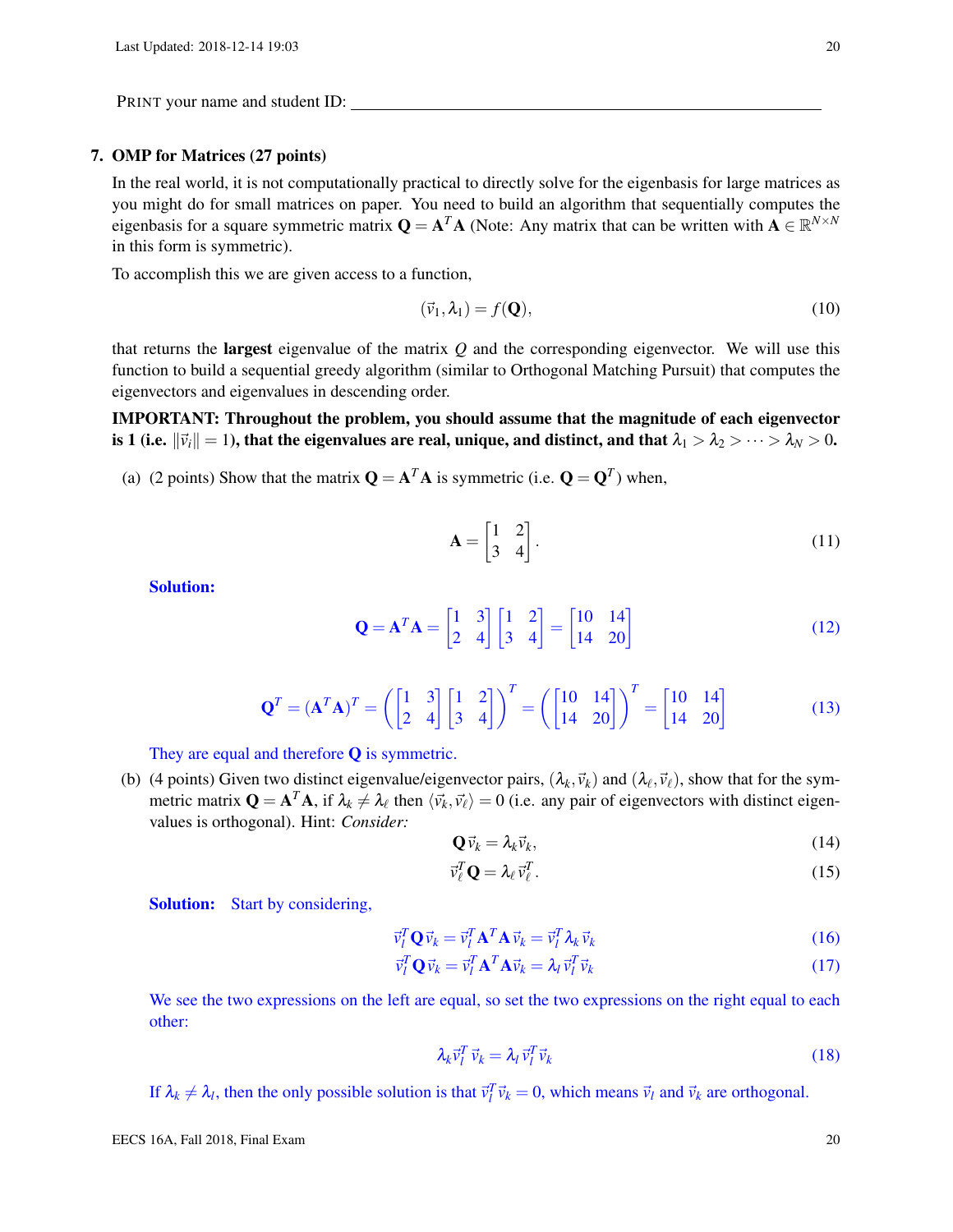(c) (3 points) Let us consider  $V$  to be an orthonormal matrix, where

$$
\mathbf{V} = \begin{bmatrix} | & | & \cdots & | \\ \vec{v}_1 & \vec{v}_2 & \cdots & \vec{v}_N \\ | & | & \cdots & | \end{bmatrix} . \tag{19}
$$

Show that if **V** is an orthonormal matrix, then  $V^T V = I$ . Solution:

$$
\mathbf{V}^T \mathbf{V} = \begin{bmatrix} \vec{v}_1^T \vec{v}_1 & \vec{v}_2^T \vec{v}_1 & \dots & \vec{v}_n^T \vec{v}_1 \\ \vec{v}_2^T \vec{v}_1 & \vec{v}_2^T \vec{v}_2 & \dots & \vec{v}_n^T \vec{v}_2 \\ \vdots & \vdots & \ddots & \vdots \end{bmatrix} = \mathbf{I}
$$
(20)

All  $\vec{v}_i^T \vec{v}_i = ||\vec{v}_i||^2 = 1$  and when  $i \neq j$  all  $\vec{v}_i^T \vec{v}_j = 0$  because the eigenvectors are orthogonal.

(d) (3 points) Recall that the columns of orthonormal matrix V form a basis for  $\mathbb{R}^N$ , as you proved in the discussion sections. Assume  $\vec{\alpha} = [\alpha_1 \dots \alpha_n]^T$  represents  $\vec{x}$  in the basis of **V**. Find  $\langle \vec{v}_i, \vec{x} \rangle$ . Hint: *Write*  $\vec{x}$  as a linear combination of the column vectors  $\vec{v}_1, \dots, \vec{v}_N$ . Solution:

$$
\langle \vec{v}_i, \vec{x} \rangle = \vec{v}_i^T \vec{x} = \vec{v}_i^T \sum_{j=1}^N \alpha_j \vec{v}_j = 0 + \dots + \alpha_i \vec{v}_i^T \vec{v}_i + \dots + 0 = \alpha_i \tag{21}
$$

(e) (4 points) Let us define,

$$
\mathbf{V}^{(2)} = \begin{bmatrix} | & & | \\ \vec{v}_2 & \dots & \vec{v}_N \\ | & & | \end{bmatrix} . \tag{22}
$$

Assume  $\vec{\alpha} = [\alpha_1 \dots \alpha_n]^T$  represents  $\vec{x}$  in the basis of **V**. Find  $\hat{\vec{x}}$ , the projection of a vector  $\vec{x} \in \mathbb{R}^N$  onto the columns of the orthonormal matrix  $V^{(2)}$ :

$$
\hat{\vec{x}} = \text{proj}_{\text{Col}(\mathbf{V}^{(2)})}(\vec{x}).\tag{23}
$$

What is the magnitude of the error vector,  $\vec{e} = \hat{\vec{x}} - \vec{x}$ ? Solution:

$$
\hat{\vec{x}} = \mathbf{V}^{(2)} \begin{bmatrix} \alpha_2 \\ \vdots \\ \alpha_n \end{bmatrix}
$$
 (24)

$$
\|\vec{e}\| = \|\hat{\vec{x}} - \vec{x}\| = \|\alpha_1 \vec{v}_1\| = \alpha_1
$$
\n(25)

The order which you subtract does not matter as all we care about is the magnitude of the error vector.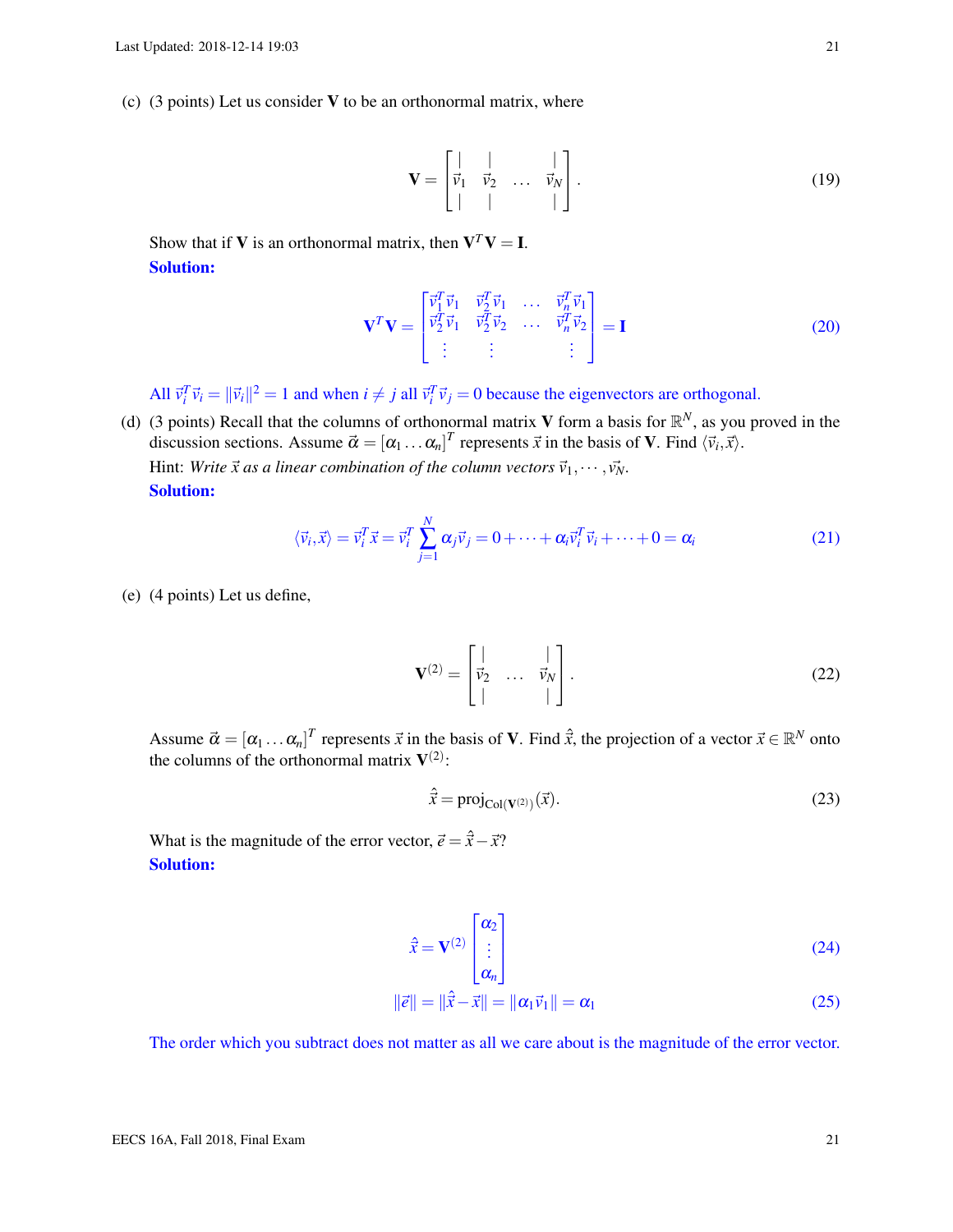<span id="page-21-1"></span>(f) (4 points) We know that because  $Q$  is symmetric, V is an orthonormal matrix. We use the idea of diagonalization and part (c) of the problem to express Q as:

$$
\mathbf{Q} = \mathbf{A}^T \mathbf{A} = \mathbf{V} \mathbf{\Lambda} \mathbf{V}^{-1} = \mathbf{V} \mathbf{\Lambda} \mathbf{V}^T = \sum_{i=1}^N \lambda_i \vec{v}_i \vec{v}_i^T
$$
(26)  

$$
\mathbf{\Lambda} = \begin{bmatrix} \lambda_1 & 0 & 0 & \dots & 0 \\ 0 & \lambda_2 & 0 & \dots & 0 \\ 0 & 0 & \lambda_3 & \dots & 0 \\ \vdots & \vdots & \vdots & \ddots & \vdots \\ 0 & 0 & 0 & \dots & \lambda_N \end{bmatrix}
$$
(27)

<span id="page-21-0"></span>*T* 1

Let  $\mathbf{Q}^{(2)} = \mathbf{Q} - \lambda_1 \vec{v}_1 \vec{v}_1^T$ . Thus,  $\mathbf{Q}^{(2)}$  represents  $\mathbf{Q}$  after the component associated with direction  $\vec{v}_1$  is removed. Show that  $\vec{v}_1$  is in the null space of  $\mathbf{Q}^{(2)}$ .

Hint: *Can you write*  $\mathbf{Q}^{(2)}$  *using Eq.* [\(26\)](#page-21-0)?

**Solution:** To show that  $\vec{v}_1$  is in the nullspace of  $\mathbf{Q}^{(2)}$ , we want to show that  $\mathbf{Q}^{(2)}\vec{v}_1 = \vec{0}$ . Method 1:

$$
\mathbf{Q}^{(2)} = \mathbf{Q} - \lambda_1 \vec{v}_1 \vec{v}_1^T
$$

$$
= \sum_{i=1}^N \lambda_i \vec{v}_i \vec{v}_i^T - \lambda_1 \vec{v}_1 \vec{v}_1^T
$$

$$
= \sum_{i=2}^N \lambda_i \vec{v}_i \vec{v}_i^T
$$

$$
\mathbf{Q}^{(2)} \vec{v}_1 = \sum_{i=2}^N \lambda_i \vec{v}_i \vec{v}_i^T \vec{v}_1
$$

Since  $\vec{v}_1$  is orthogonal to all of the other eigenvectors,  $\vec{v}_i^T \vec{v}_1 = 0$  for all  $i \neq 1$ .

$$
\mathbf{Q}^{(2)}\vec{v}_1 = \sum_{i=2}^N \vec{v}_i \lambda_i 0
$$
  
=  $\vec{0}$ 

We've shown that  $\vec{v}_1$  is in the null space of  $\mathbf{Q}^{(2)}$ .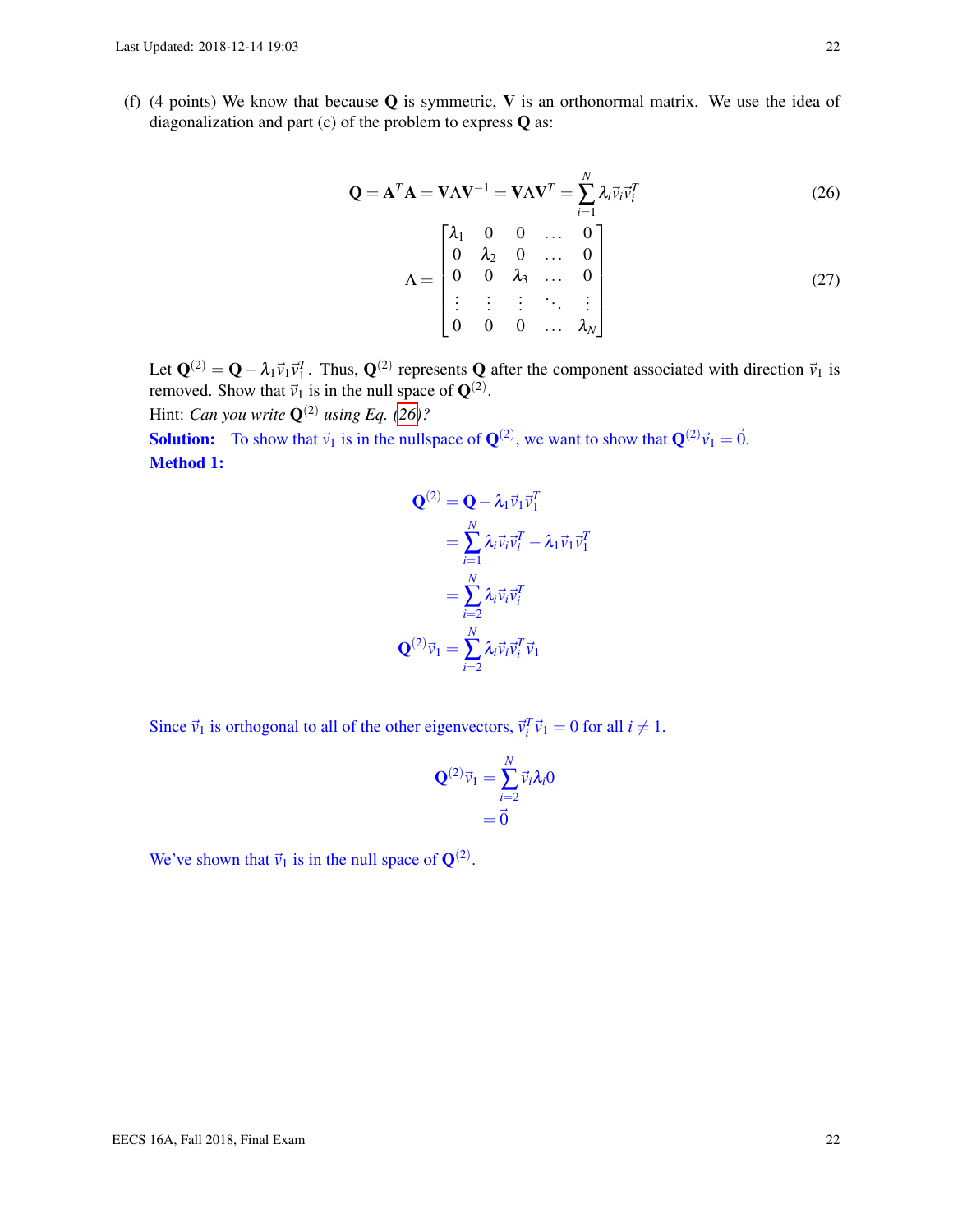## Method 2:

$$
\mathbf{Q}^{(2)} = \mathbf{Q} - \lambda_1 \vec{v}_1 \vec{v}_1^T \n= \mathbf{V} \mathbf{\Lambda} \mathbf{V}^T - \lambda_1 \vec{v}_1 \vec{v}_1^T \n= \begin{bmatrix} \vec{v}_1 & \vec{v}_2 & \dots & \vec{v}_N \\ \vec{v}_1 & \vec{v}_2 & \dots & \vec{v}_N \end{bmatrix} \begin{bmatrix} \lambda_1 & 0 & \dots & 0 \\ 0 & \lambda_2 & \dots & 0 \\ \vdots & \vdots & \ddots & \vdots \\ 0 & 0 & \dots & \lambda_N \end{bmatrix} \begin{bmatrix} -\vec{v}_1 & - \\ -\vec{v}_1 & - \\ \vdots & \vdots & \ddots & \vdots \\ -\vec{v}_N & - \end{bmatrix} - \begin{bmatrix} \vec{v}_1 & \vec{v}_2 & \dots & \vec{v}_N \\ \vec{v}_1 & \vec{v}_2 & \dots & \vec{v}_N \end{bmatrix} \begin{bmatrix} \lambda_1 & 0 & \dots & 0 \\ 0 & 0 & \dots & 0 \\ \vdots & \vdots & \ddots & \vdots \\ 0 & 0 & \dots & 0 \end{bmatrix} \begin{bmatrix} -\vec{v}_1 & - \\ -\vec{v}_1 & - \\ \vdots & \vdots & \ddots & \vdots \\ -\vec{v}_N & - \end{bmatrix}
$$
\n
$$
= \begin{bmatrix} \vec{v}_1 & \vec{v}_2 & \dots & \vec{v}_N \\ \vec{v}_1 & \vec{v}_2 & \dots & \vec{v}_N \\ \vdots & \vdots & \ddots & \vdots \\ 0 & 0 & \dots & \lambda_N \end{bmatrix} \begin{bmatrix} -\vec{v}_1 & - \\ -\vec{v}_1 & - \\ -\vec{v}_1 & - \\ \vdots & \vdots & \ddots & \vdots \\ -\vec{v}_N & - \end{bmatrix}
$$

From the diagonalization above, the eigenvalue associated with  $\vec{v}_1$  is 0 in the matrix  $\mathbf{Q}^{(2)}$ . Therefore, by the definition of eigenvalues and eigenvectors,  $\mathbf{Q}^{(2)}\vec{v}_1 = 0\vec{v}_1 = \vec{0}$ . This means  $\vec{v}_1$  is in the nullspace of  $\mathbf{Q}^{(2)}$ 

#### Common Mistakes:

- Stating that " $\vec{v}_1$  has been removed from **Q**, so  $\vec{v}_1$  must be part of the nullspace": This is too vague to receive credit because we have no definition of what it means to "remove" a vector from a matrix.
- Stating that " $\vec{v}_1$  cannot be represented by the other vectors  $\vec{v}_2...\vec{v}_N$  so it is not in the column space of  $\mathbf{Q}^{(2)}$  so it must be in the nullspace":

If we remove a *dimension* of the column space, it must appear in the nullspace, but removing a *vector* from the column space does not mean it will be in the nullspace. In fact, vectors can  $\int$  is in both

appear in both the column space and nullspace at the same time. For example,  $\begin{bmatrix} 1 \end{bmatrix}$ 

the column space and nullspace of  $\begin{bmatrix} 1 & 1 \\ 1 & 1 \end{bmatrix}$  $-1$   $-1$ . The vector  $\begin{bmatrix} 1 \\ 0 \end{bmatrix}$ 0 is in neither the column space nor the nullspace.

- Stating that  $\vec{v}_i \vec{v}_i^T = ||\vec{v}_i||^2$ : The outer product is a matrix, not a scalar.  $\vec{v}_i^T \vec{v}_i = ||\vec{v}_i||^2$ .
- Forgetting that matrices and vectors don't commute. For example, stating " $Q^{(2)}\vec{v}_1 = \vec{v}_1(Q \vec{v}_2)$ "  $\lambda_1 \vec{v}_1 \vec{v}_1^T$ ":

If you right-multiply by a vector or matrix, you can't move it to the left side on the next line! Also, left-multiplying a matrix by a vector (without taking the transpose) usually is not a valid operation since the dimensions are wrong.

- Stating that  $Q$  or  $Q^{(2)}$  is an orthogonal matrix. This is not necessarily true, only *V* is orthogonal.
- $(g)$  (7 points) Recall the function that returns the **largest** eigenvalue and corresponding eigenvector of a matrix,

$$
(\vec{v}_1, \lambda_1) = f(\mathbf{Q}).\tag{28}
$$

Design a sequential greedy algorithm that returns a list of eigenvalues of matrix  $\bf{Q}$  in descending order of values. You may assume that all the eigenvalues of **Q** are positive  $(> 0)$ . You are allowed to use 1  $\mathbf{I}$  $\mathbf{I}$  $\mathbf{I}$  $\mathsf{I}$ 

<span id="page-22-0"></span>−1